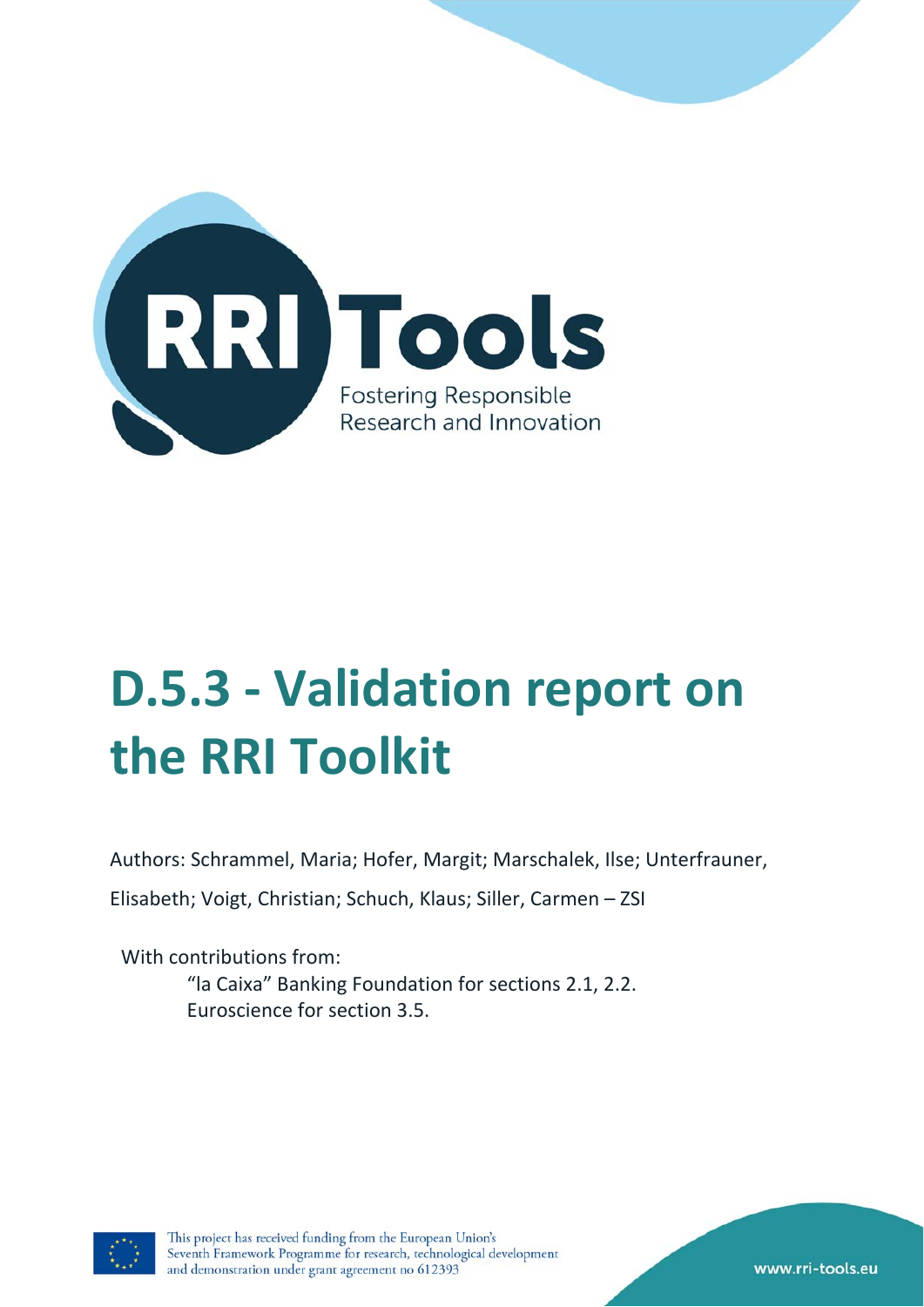# **Document description**

| <b>Document Name</b> | Validation report on the RRI Toolkit               |
|----------------------|----------------------------------------------------|
|                      |                                                    |
| <b>Document ID</b>   | D <sub>5.3</sub>                                   |
|                      |                                                    |
| <b>Revision</b>      | V.0                                                |
|                      |                                                    |
| <b>Revision Date</b> | 11 October 2016                                    |
|                      |                                                    |
| Author(s)            | Schrammel, Maria; Hofer, Margit; Marschalek, Ilse; |
|                      | Unterfrauner, Elisabeth; Voigt, Christian; Schuch, |
|                      | Klaus; Siller, Carmen                              |

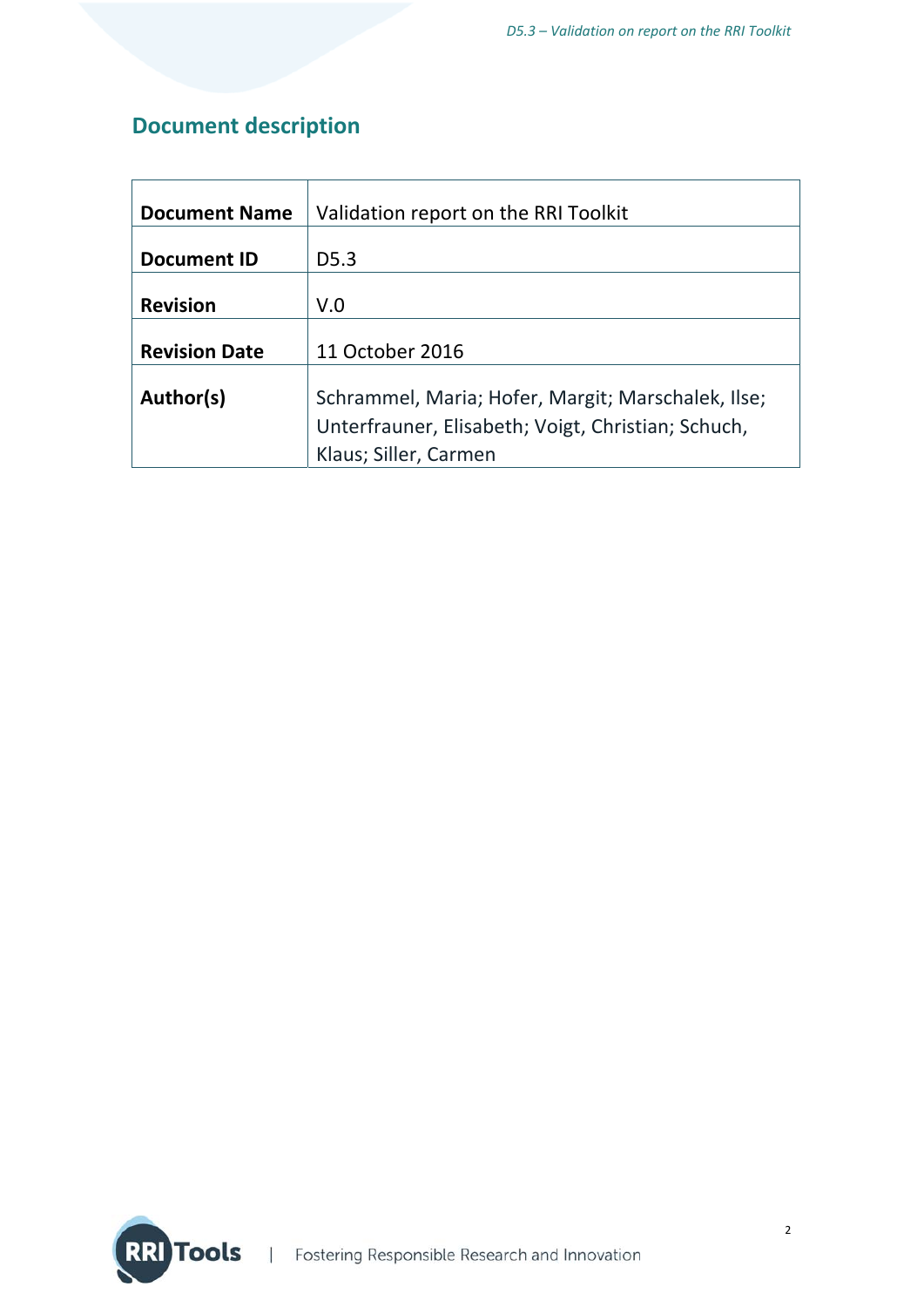| 1. |              |                                                                                     |  |
|----|--------------|-------------------------------------------------------------------------------------|--|
| 2. |              |                                                                                     |  |
|    | 3.1.<br>3.2. |                                                                                     |  |
|    |              |                                                                                     |  |
|    | 4.1.         |                                                                                     |  |
|    | 4.2.         |                                                                                     |  |
|    | 4.3.         |                                                                                     |  |
|    | 4.3.1.       |                                                                                     |  |
|    | 4.3.2.       |                                                                                     |  |
|    | 4.3.3.       |                                                                                     |  |
|    | 4.3.4.       |                                                                                     |  |
|    |              |                                                                                     |  |
|    | 4.4.1.       |                                                                                     |  |
|    |              |                                                                                     |  |
|    |              |                                                                                     |  |
|    | 4.4.2.       |                                                                                     |  |
|    | 4.4.3.       |                                                                                     |  |
|    | 4.4.4.       | 2 <sup>nd</sup> Focus group with project partners - design and reflecting team  22  |  |
|    |              | 4.5. Webbased feedback - Validation report on the RRI Toolkit (March-August 2016)22 |  |
|    | 4.5.1.       |                                                                                     |  |
|    | 4.5.2.       | Which pages of the Platform arouse the most interest? 25                            |  |
|    | 4.5.3.       |                                                                                     |  |
| 5. |              |                                                                                     |  |
| 6. |              |                                                                                     |  |
|    | 6.1.         |                                                                                     |  |
|    |              |                                                                                     |  |

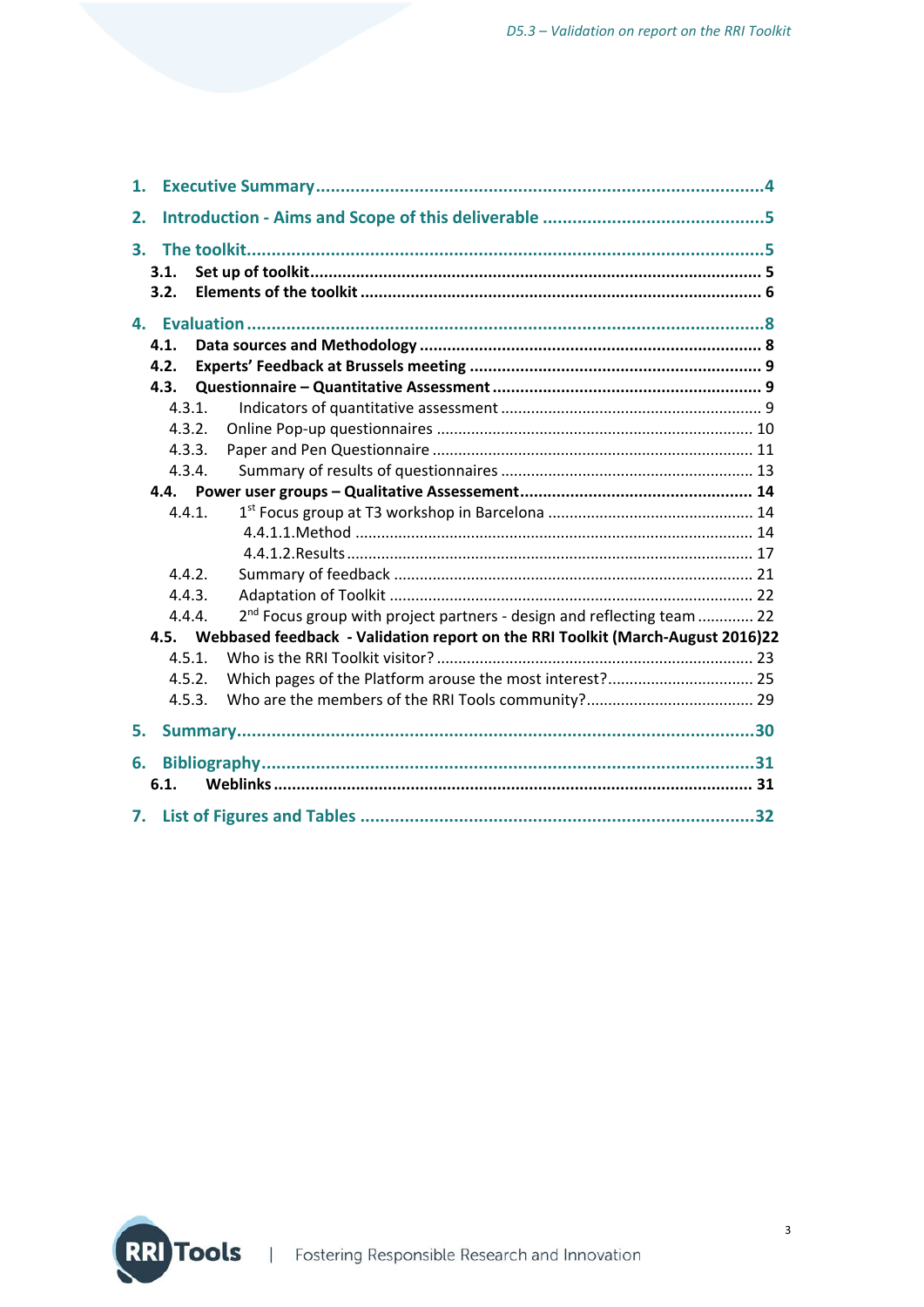## **1. Executive Summary**

This deliverable summarises the assessment and validation of the RRI Tools online Toolkit. It shows results of the feedback directly gathered from its users and partners via multiple channels and formats at different stages of the toolkit development process.

The aim of this work was to collect feedback and provide an assessment of data which were collected in terms of user‐friendliness, acceptance, and logical structure and also perceived usefulness of the RRI Toolkit. The aim thus was to support possible improvements: analysing appreciated tools and functions, but also pointing at requested changes and issues.

The collection comprised quantitative and qualitative data including web statistics, questionnaires and interactive reflection workshops. Short pop‐up questionnaires were meant to allow for immediate feedback online; evaluation questionnaires were filled in by hub partners and their communities after each toolkit training session. Moreover, comments to the web-based RRI toolkit were qualitatively assessed via a power‐user group of all the different hubs during the second Train the Trainers workshop in Barcelona (July 2016). Finally, an online validation workshop together with the toolkit makers and programmers took place to consolidate all results, discuss the final steps for change with the result of a compiled revised, final version of the toolkit.

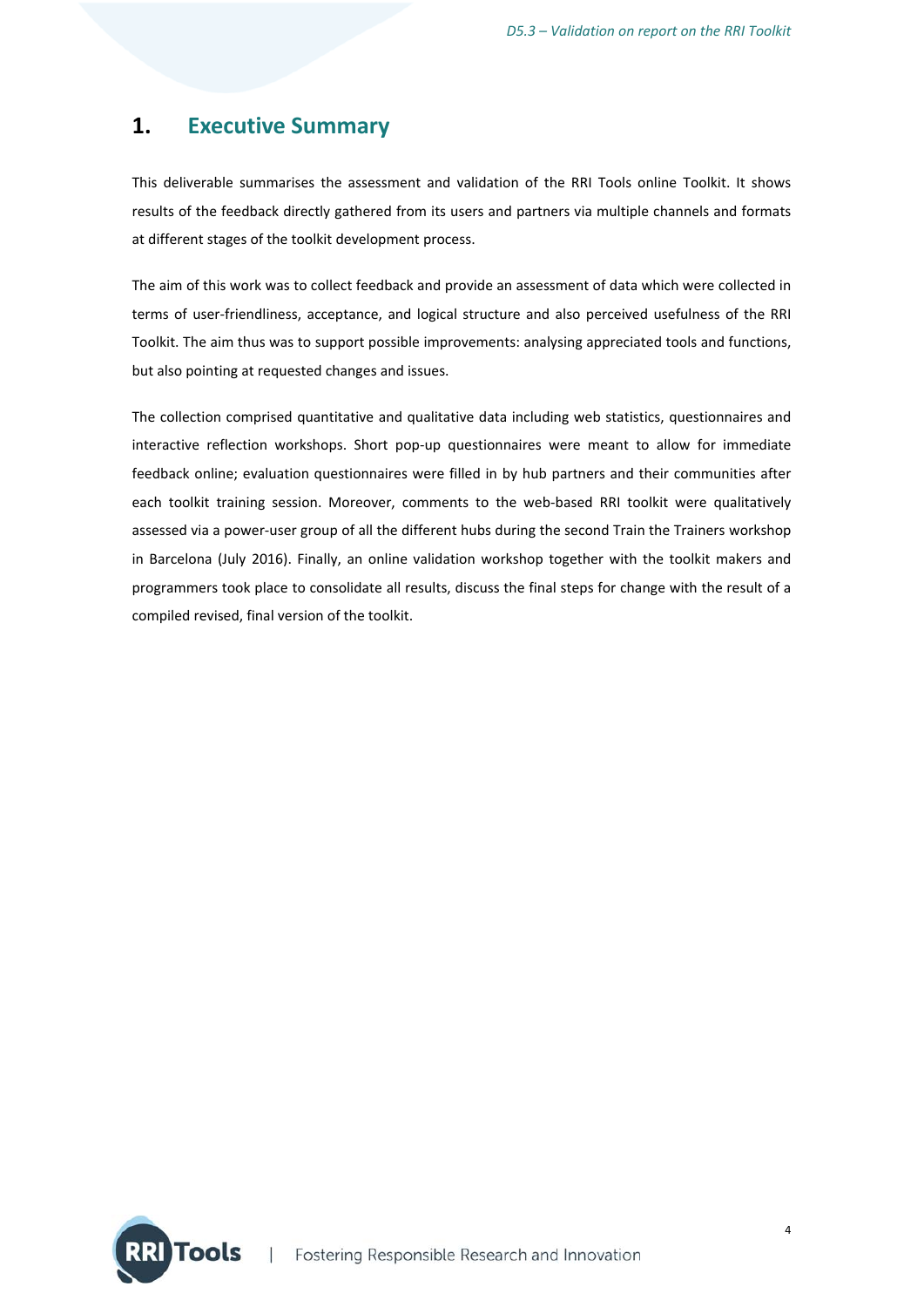## **2. Introduction ‐ Aims and Scope of this deliverable**

One essential function of our validation process was to suggest improvements and adaptations necessary to attract the end users for a sustainable integration and further development of the community of practice. It is useful to have one transparent summarising document with information on the user‐friendliness, acceptance, logical structure and perceived usefulness of the RRI Toolkit for creating awareness of possible issues amongst the project partners and, by launching changes and adaptations, and facilitating on a long run the sustainability of the toolkit.

Torres, Preskill, and Piontek (2005, p. 13) contend that there are three reasons for communicating and reporting evaluation results:

- Build awareness and/or support and provide the basis for asking questions,
- Facilitate growth and improvement,
- Demonstrate results and be accountable.

In order to meet all three items, this deliverable describes the way on how the RRI Toolkit was monitored and evaluated by depicting first the toolkit itself (chapter 3), the methodology and source of data used as well as the focus of the validation (chapter 4) and finally the findings, conclusions and recommendations of improvements are summarised (chapter 4 as well).

## **3. The toolkit**

 $\blacksquare$  Tools

## **3.1. Set up of toolkit**

The RRI Toolkit has been developed during the years 2014 - 2016 by the RRI Tools partners in cooperation with a large number of collaborators. In its second, self‐sustainable stage, the Toolkit is receiving contributions from a growing Community of Practice.

The objective was to develop a Toolkit that helps R&I stakeholders to familiarise with RRI and make it a reality, to train on its use, and to disseminate it throughout Europe. These actors include the research communities, policy makers, R&D intensive industries and businesses, the education community, civil society organizations and individual citizens.

The RRI Toolkit addresses all of them, with special emphasis on newcomers to spread the word on the concept and on policy makers to impact in the future governance of research and innovation. The ultimate goal of the Toolkit was to accompany and empower all these actors through the RRI learning process, from the very first steps to becoming autonomous practitioners, or even experts. This goes from introducing the concept to beginners, offering a crash course and documentation on RRI, to presenting inspiring examples of what others have done, to providing tools to plan and implement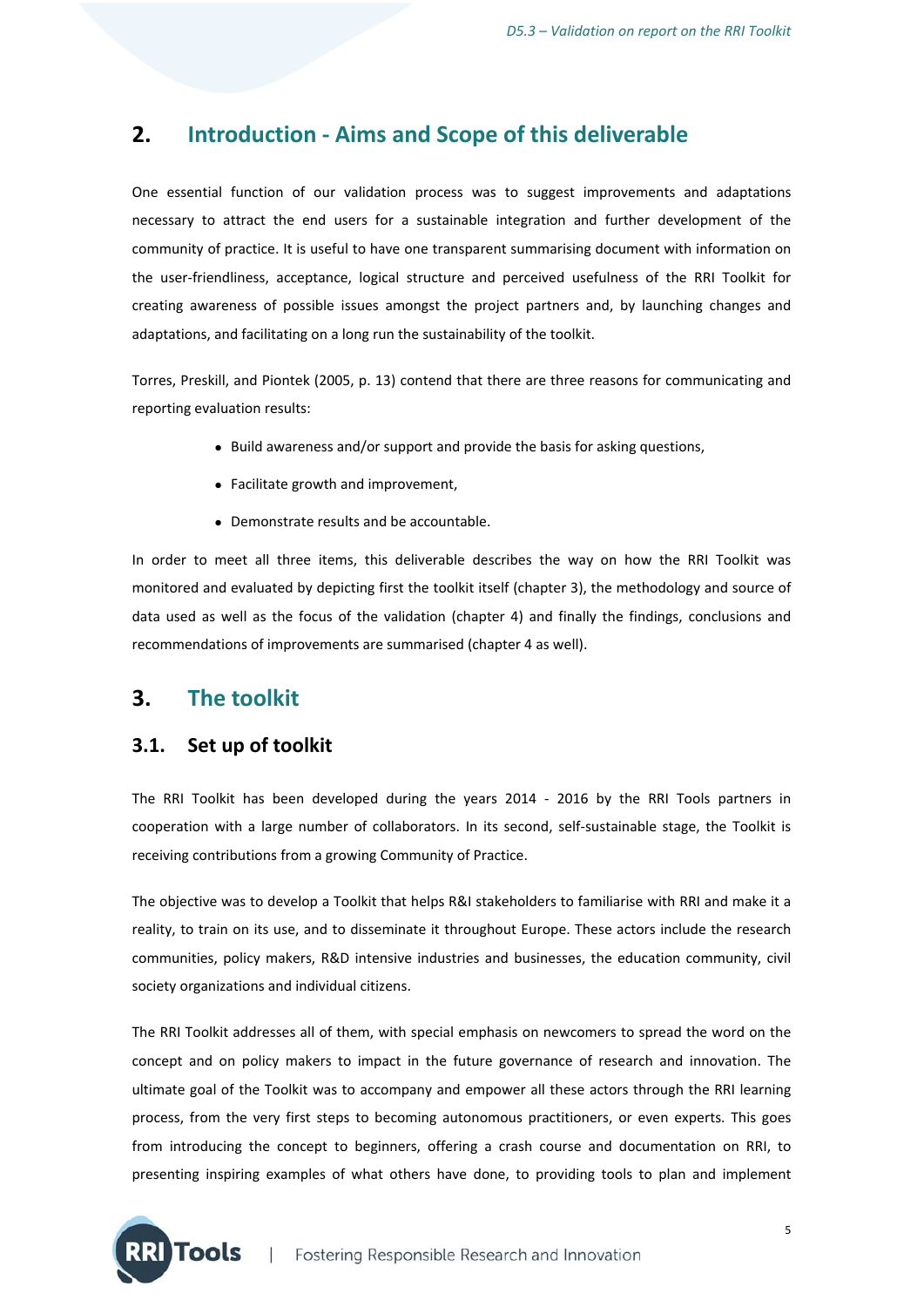responsible R&I initiatives, to fostering the reflection on such practices, and to facilitating the means to become active trainers and advocators of the RRI approach.

The Toolkit aims to be flexible and cover a wide scope, so that users can choose and adapt the resources that fit best their professional and social contexts. Most of these resources have been collected and developed by renowned experts in their fields and many have been uploaded to the Toolkit by a growing RRI Community of Practice.

Another goal of the Toolkit is providing the visibility and credit these efforts deserve by facilitating a quick and easy introduction and access to them. In this respect, the Toolkit aims to become the entry gate to the multiple initiatives related to the concept.

The Toolkit provides guidelines on how to put RRI in practice in specific contexts, a Self Reflection Tool to promote users deeply think on the RRI aspects of their professional practice, and training and communication resources to help others grasp the concept, design their own training programs, and advocate on RRI.

Finally, RRI is a multifaceted concept covering a variety of topics, processes and outcomes. In the end the Toolkit aims to offer a digestible view of the holistic framework that RRI represents and the resources to put it into practice.

## **3.2. Elements of the toolkit**

The Toolkit provides, through a clean and user-friendly structure, a wealth of resources related to RRI and tailored to the challenges faced by each group of actors. These resources are classified in four types:

- Library elements to inform on RRI and its various facets; the library compiles all sorts of relevant resources that inform on RRI and its various facets. This includes academic articles, reports from projects or institutions at all levels, books, opinion pieces, videos, presentations, as well as dedicated journals and blogs that cover RRI or related aspects.
- Projects on RRI and closely related fields to build upon and collaborate with; Projects' resource pages offer a simple summary of past or ongoing initiatives dealing with RRI or any related aspects (policy agendas, societal challenges, etc.).
- Inspiring practices to inspire and adapt to other contexts;
- Tools to plan, implement, evaluate, and disseminate a more socially responsible research and innovation.

The RRI toolkit consists of the following components:

Given this complexity and multiplicity of contents, users, and potential applications, the Toolkit offers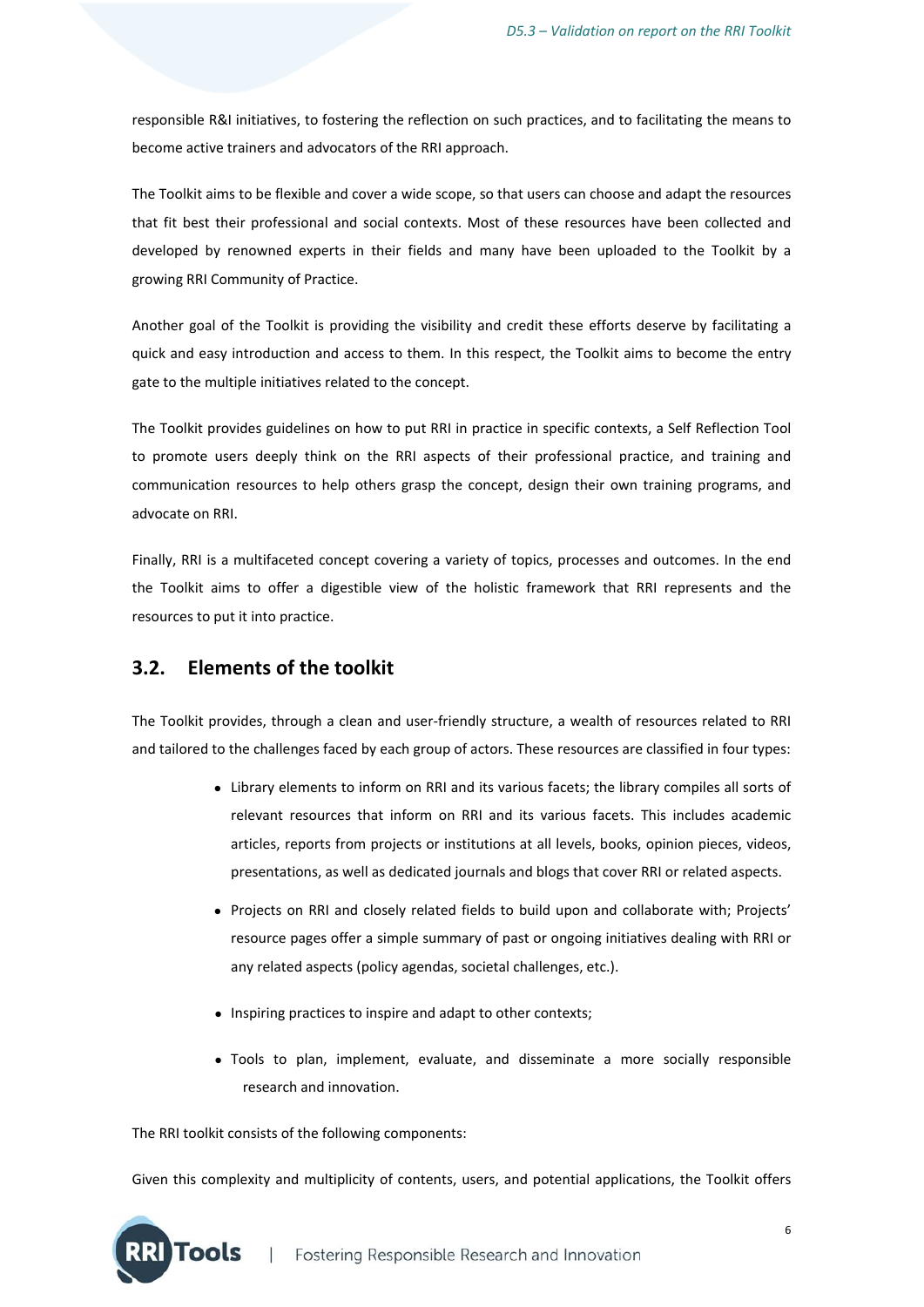seven entry gates:

- **Home page:** offers a first contact with RRI and the contents of the Toolkit, and redirects users to the other entry gates;
- **Stakeholder landing pages:** provide a soft landing for newcomers, introducing RRI and the Toolkit contents tailored to the group of actors that the user belongs;
- **Policy agenda landing pages:** relate the six policy agendas defined by the European Commission to the holistic RRI approach for those interested in particular aspects of RRI;
- **How**‐**To application guidelines:** help users understand how they can solve a given challenge through examples and the contextualized use of specific resources of the Toolkit;
- **Search engine:** allows a detailed search of the whole Toolkit with multiple customizable filters for those looking for specific resources;
- **Self**‐**reflection tool:** provides room for thinking on the user's own professional practice to analyse how responsible it is and ways to increase its level of RRI;
- **Training and Communication pages:** offer training opportunities, resources for designing customized training, channels to access the RRI Community of Practice (blog, forum, events), and dissemination materials to advocate on RRI for those more familiarized with this concept.

As an additional asset, the Toolkit offers a Media Room or communication page (under the 'RRI Community' tab on the top menu) with resources to disseminate and advocate on RRI and the RRI Tools project. These communication resources include a project brief, a leaflet, a poster, a presentation, and a full press kit including logos and templates. The communication page also compiles all press releases and newsletters sent by the project. The monthly newsletter includes useful information on RRI and the RRI Community, such as news on RRI, upcoming events, highlighted readings, and recently uploaded resources to the Toolkit. Members of the Community of Practice directly receive the newsletter, while non‐registered users can receive it through the Newsletter Subscription page.

Through the communication page users can also access the RRI Tools blog, which is an excellent place to discover information on in the RRI community, such as recent events, opinion pieces, experiences and views from different countries, job offers related to RRI and more.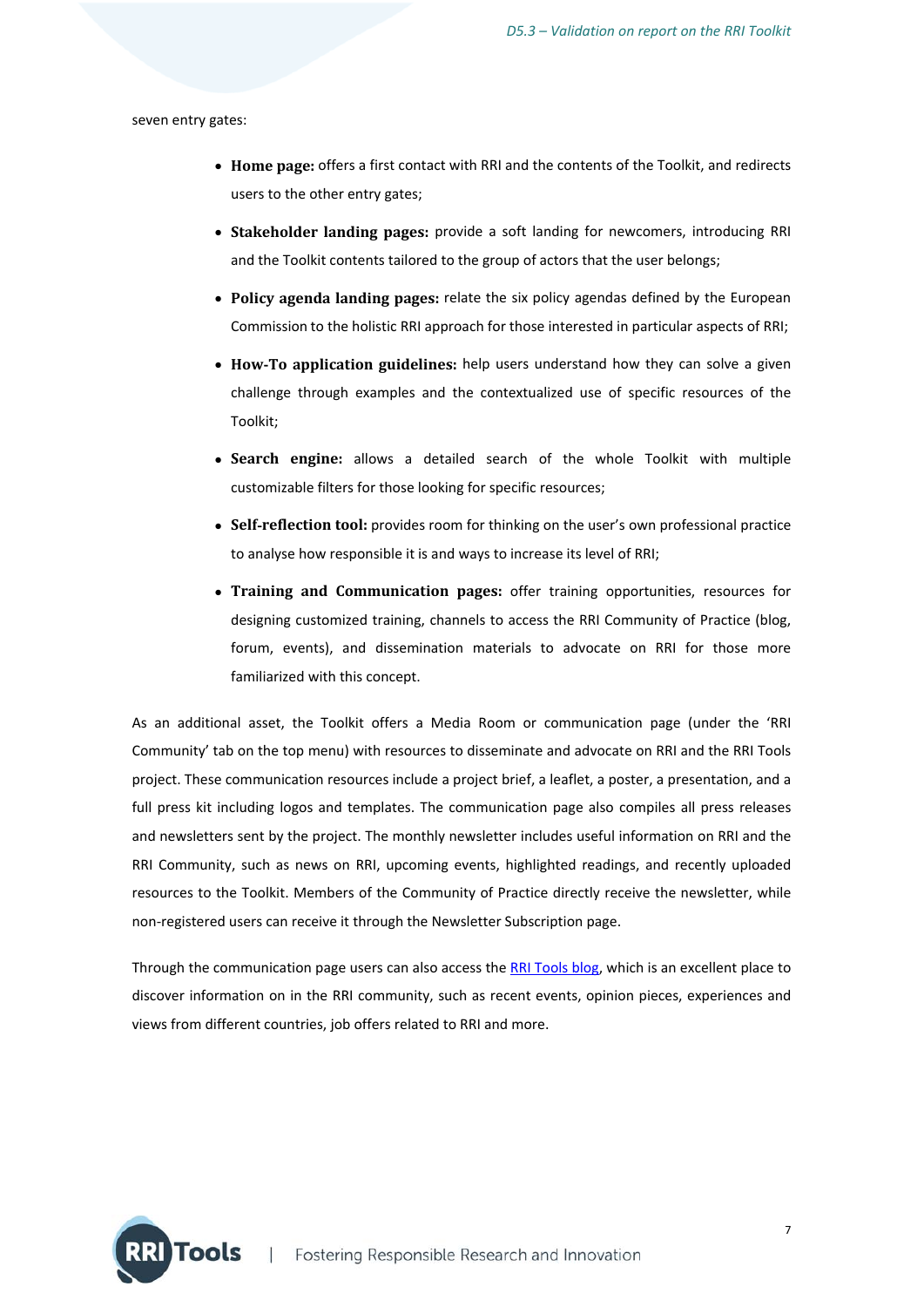## **4. Evaluation**

Different methodological approaches have been followed to evaluate and validate the RRI Tools toolkit. Over the whole development process continuous validation loops were conducted. Based on paper‐pen and online pop-up questionnaires users had the possibility to give short and fast feedback on the toolkit. In more detail, face‐to‐face workshops were conducted, which addressed the usability and attractiveness of design as well as strengths and weaknesses.

After giving an overview on the different events and means, this chapter provide a detailed outline on the quantitative and qualitative methods applied and the results of the evaluation.

## **4.1. Data sources and Methodology**

The evaluation builds on different indicators and performance measures defined by the WP 5 leaders and briefly described in the DoW:

"The outward‐looking summative evaluation has both formative and summative aspects. It assesses the potential effectiveness and impact of the online RRI Toolkit by directly requesting feedback from its users in terms of user‐friendliness, acceptance, logical structure and perceived usefulness of the RRI Toolkit. Users will also be asked if they could find the information they wanted, if they will use the RRI Toolkit again, if it is promoted throughout their organisation etc."

The questions of the pop-up questionnaire and the respective paper-pen version as well as the workshop exercises are directly based on these performance indicators.

The evaluation and validation of the toolkit builds on different data-sources, which complement each other and combine qualitative and quantitative data.

The different data were collected during following events and means:

- Experts' feedback at Brussels meeting qualitative data (chapter 4.2)
- Questionnaires quantitative Feedback (chapter 4.3)
	- o Online Pop‐up questionnaire (quantitative measures) (chapter 4.3.2)
	- o Paper questionnaire (in Hubs trainings and T3 in Barcelona) (chapter 4.3.3)
- Power User groups qualitative data (chapter 4.4)
	- o 1st Focus group at T3 workshop in Barcelona (chapter 4.4.1)
	- o 2nd Focus group with EVERIS, FLC and several other project partners (chapter 4.4.4)
- Web based feedback quantitative data (chapter 4.5)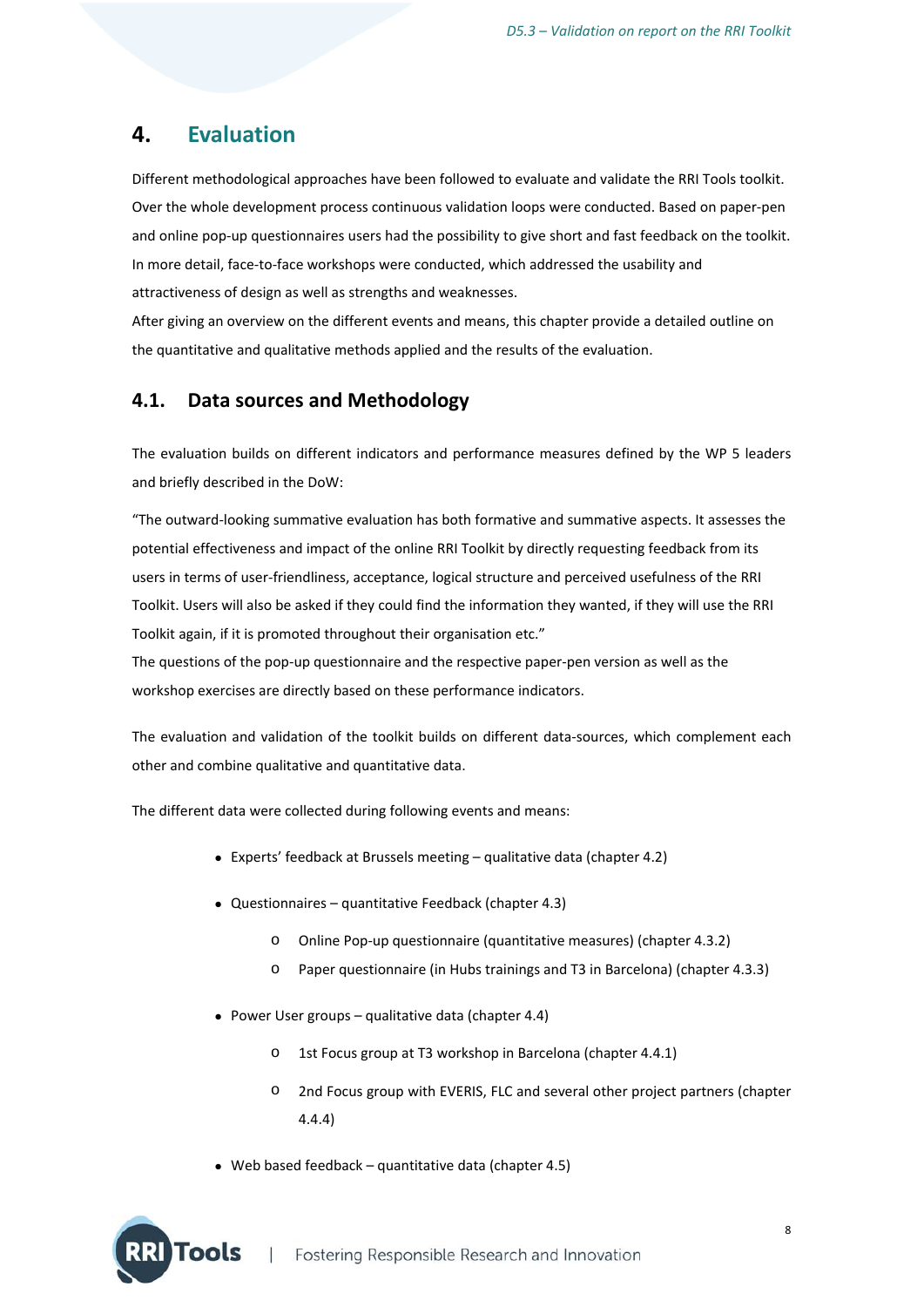## **4.2. Experts' Feedback at Brussels meeting**

The RRI Tools External Expert Meeting was held in Brussels from November, 19<sup>th</sup> to 20<sup>th</sup> of 2015. In the framework of different workshops the experts gave their feedback and suggestions for the toolkit. The feedback report published in December 2015 summarised suggestions and criticism that helped to improve the RRI Toolkit and the digital platform in general. In this section we will give a short summary of the aspects considering the toolkit and leading to main changes and improvements.

Main conclusion was the identified need to move from a toolkit that focused to much on the why, towards a toolkit that also explained in a plain manner the how (not only with resources). This led to two very important changes on the Toolkit: 1‐ changing the landings with an option to hide the introductory part, and 2‐adding the so called "how tos" (see deliverable 3.2).

Regarding the resources and content the experts group emphasised the need to redirect towards useful deliverables or tools instead of linking to the whole project. Furthermore, the challenge needed to be addressed how to avoid an overloading number of tools while the toolkit should be still open for further suggestions. Besides, users needed to be encouraged to enrich the toolkit. The experts were lacking guidelines on the moderation of contents.

Considering the search engine the experts suggested improving the function to narrow search results, which was successfully solved by EVERIS. Moreover bugs, such as not losing previous search results by using the back arrow, were fixed. The workshops in November also led to a change in design. Results needed to be displayed more effectively, which was also successfully implemented.

The improved version of the toolkit was launched and published on  $7<sup>th</sup>$  of March 2016, and it was further promoted and disseminated by the consortium members and hub coordinators.

## **4.3. Questionnaire – Quantitative Assessment**

#### **4.3.1. Indicators of quantitative assessment**

The questions of the pop-up questionnaire as well as the respective paper-pen version were directly based on the performance indicators described above. Thereby the pop-up questionnaire was meant to be short in terms of the number of questions in order not to overload the users. These questions were meant to give a good overall impression of the general satisfaction of the users, while the goal of the workshop was to get more in‐depth information.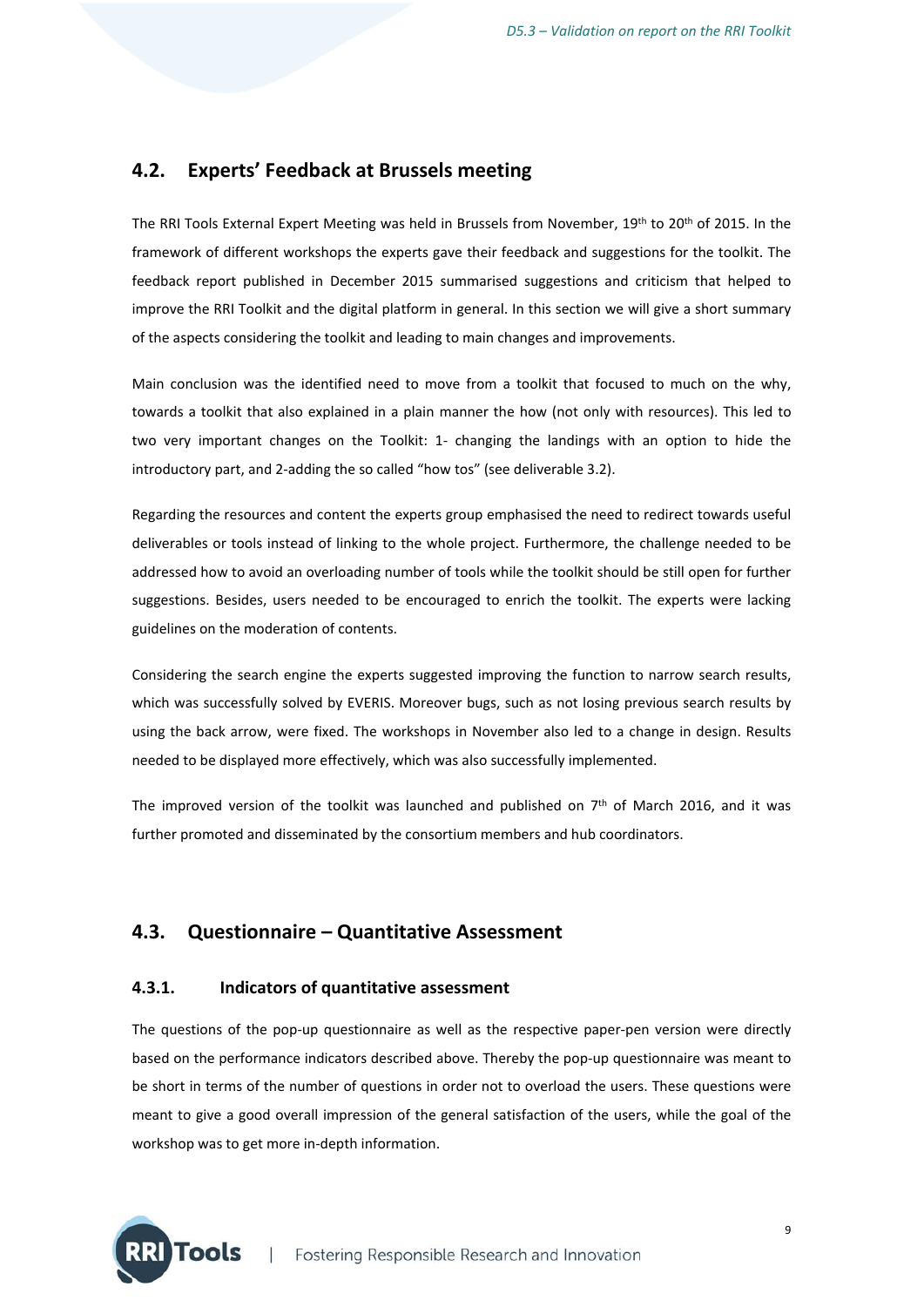The questions, which in fact were formulated as statements, are the following:

- 1. I found the information I was looking for.
- 2. The toolkit met my expectations.
- 3. I would recommend the toolkit.
- 4. Overall, the toolkit was easy to use.

The users are asked to rate on a five-point-Likert scale: strongly disagree – disagree- neutral- agreestrongly agree.

Additionally, the 5th question was formulated as an open question in order to get some supplementary qualitative information:

5. "How can we improve the Toolkit?"

#### **4.3.2. Online Pop‐up questionnaires**

The quantitative evaluation data was meant to be mainly build on the user data of the pop‐up questionnaire installed on the sites of the toolkit on the RRI Tools Homepage.

In the toolkit there is the option for the user to click on the sidebar "Help us to improve the toolkit". When the user clicks on this bar, the user is aksed to fill in the pop-up questionnaire comprising the 5 previously described questions.

However, the pop‐up questionnaire did not produce any useful data because of a few reasons (as described below) and therefore the strategy of collecting quantitative data had to be adapted.

One of the challenges to face was that the programming of the questionnaire was delayed until July 2016. So the pop-up questionnaire could not be used in trainings that had taken place until that date. Another reason that might explain the scarce data is that the pop-up questionnaire is hardly visible on the homepage. The pop‐up questionnaire obviously does not catch the attention of the user (See right side bar on screenshot below). Also, it has to be said that the saturation of answering online questionnaires in quite a known phenomenon (c.f. Wright, 2005).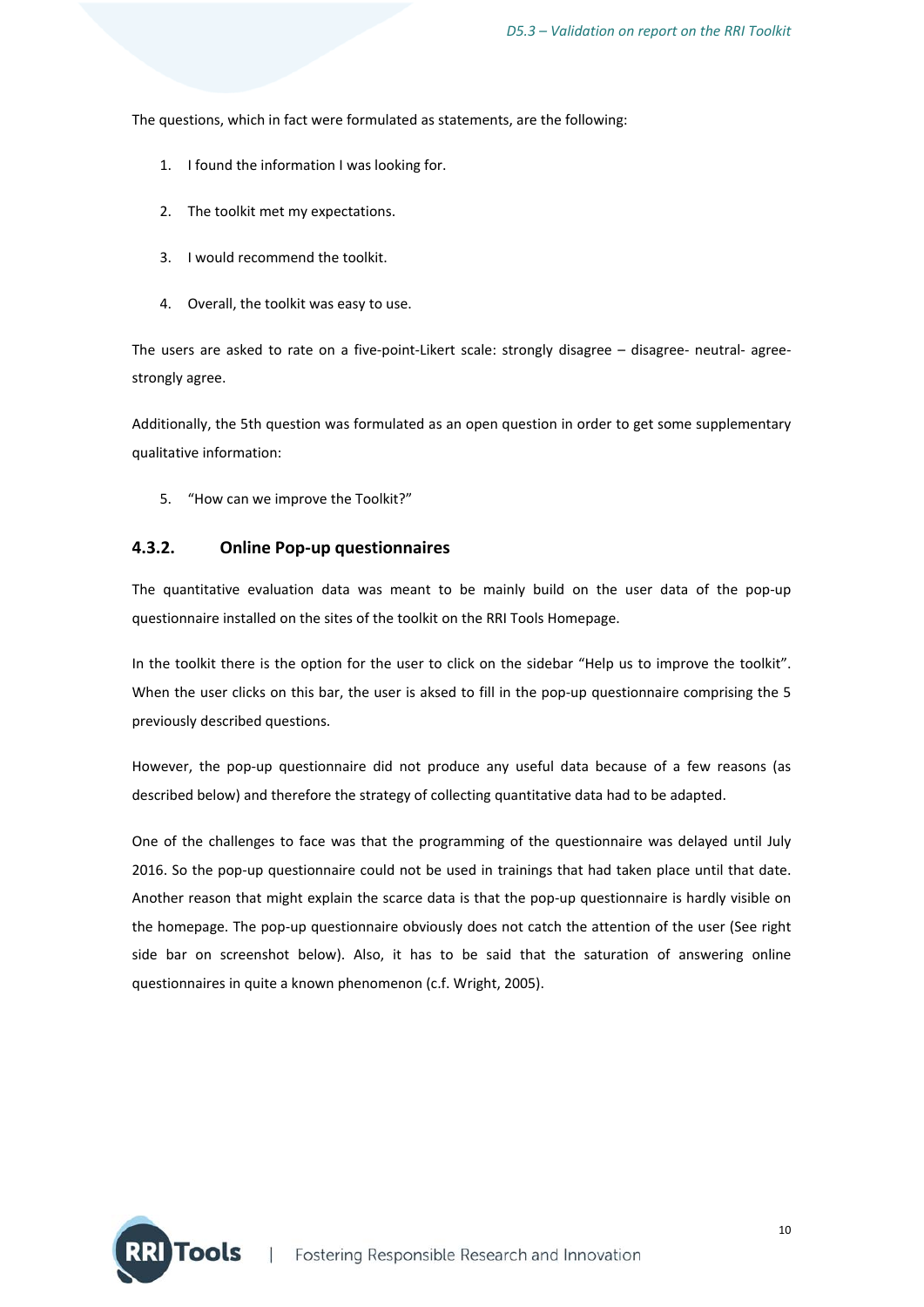

The data of the pop-up questionnaire comprises only testing data but no real user data and is thus omitted in the data analysis.

#### **4.3.3. Paper and Pen Questionnaire**

**Tools** 

Due to the scarce data coming from the pop‐up questionnaire, a paper‐pen version of the questionnaire with the exact same questions was designed and distributed at various events immediately after users had been working with the toolkit.

The paper‐pen version was answered in total by 45 users at 3 occasions:

- May  $31^{st}$  2016 Swedish Hub training, Sweden (n= 15 users)
- June 7<sup>th</sup> 2016 at the RRI Tools pre-conference at the Excite conference in Graz, Austria (n= 13 users)
- $\bullet$  July 4<sup>th</sup> 2016 Second T3 in Barcelona, Spain (n= 17 users)

All these events took place after the redesign of the toolkit (after the Brussels event) and thus refer more or less to current state. A few things however have been changed afterwards, as a result of the evaluation and validation tasks.

The table below shows the average ratings of the users at the different events. The ratings range from 1 to 5 (1=strongly disagree, 2=disagree, 3=neutral, 4=agree, 5=strongly agree):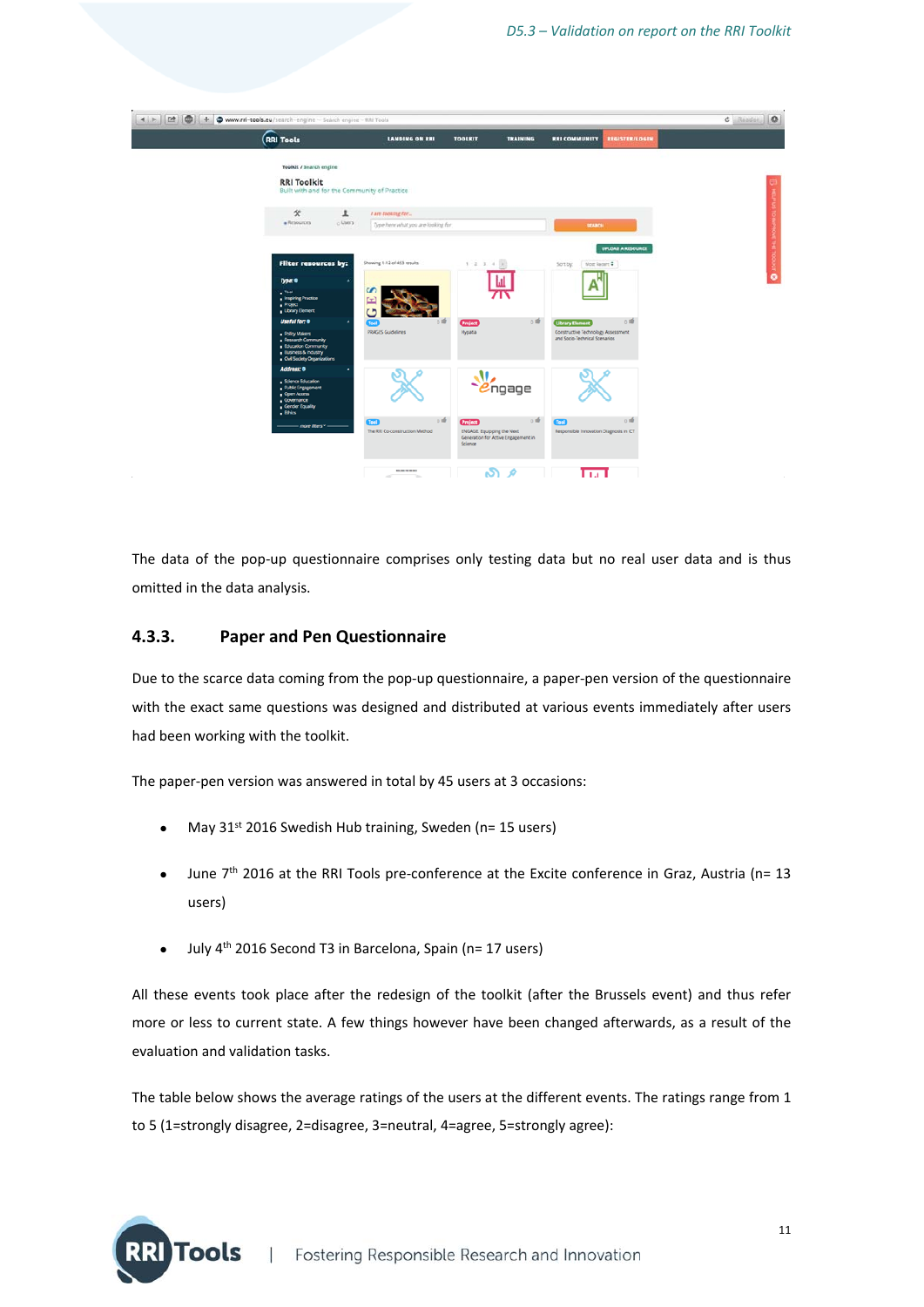|                      | found<br>the<br>information<br>$\mathbf{L}$<br>was<br>looking for. | The toolkit met my<br>expectations. | I would recommend<br>the tool-kit. | Overall, the tool-<br>kit was easy to<br>use. |
|----------------------|--------------------------------------------------------------------|-------------------------------------|------------------------------------|-----------------------------------------------|
| Swedish Hub          | 3,7                                                                | 3,6                                 | 3,8                                | 3,8                                           |
| Excite<br>conference | 3,8                                                                | 3,5                                 | 4,3                                | 4,5                                           |
| Second T3            | 3,7                                                                | 3,8                                 | 3,9                                | 3,9                                           |
| Overall              | 3,7                                                                | 3,6                                 | 4,1                                | 3,7                                           |

*Table 1: The average ratings of the users at the different events*

In general, it can be said that all the questions were rated quite positively with average ratings between 3 and 5, i.e. between neutral being the lowest average value, and almost 5, i.e. strongly agree.

Most users agreed that they were able to find the information they were looking for (c.f. first column). There are no noticeable differences between the users at the different events. Similarly, most agreed also that the toolkit met their expectations. Again there are no significant differences between the users at the different sites. The question, whether they would recommend the toolkit, was rated also positively with a score around 4. The last statement, whether the tool was easy to use, was rated between 3,8 and 4,5 with an average of 3,7, which is again quite positive. The difference between the lowest and the highest average rating is 0,7 points but due to the small number of respondents the differences are not significant.

Additionally to the four statements, users were asked to rate, the open question, on how to improve the toolkit, was answered the following. To have a better overview they answers are clustered into different topics:

#### *Suggestions referring to target groups:*

- *Should be more customer friendly, more adapted to different users*
- *More target group customized*
- *Description of "what's in it for me" for all target groups*
- *entries for different needs, to be more specific and not have too much information*
- *should be better adapted to different target groups, e.g. business, researchers, authorities, civil society*
- *Enhance the understanding of the entire toolbox, an overview is desired. Adjust the texts to the different needs by different target groups, e.g. by having different complexity of the text.*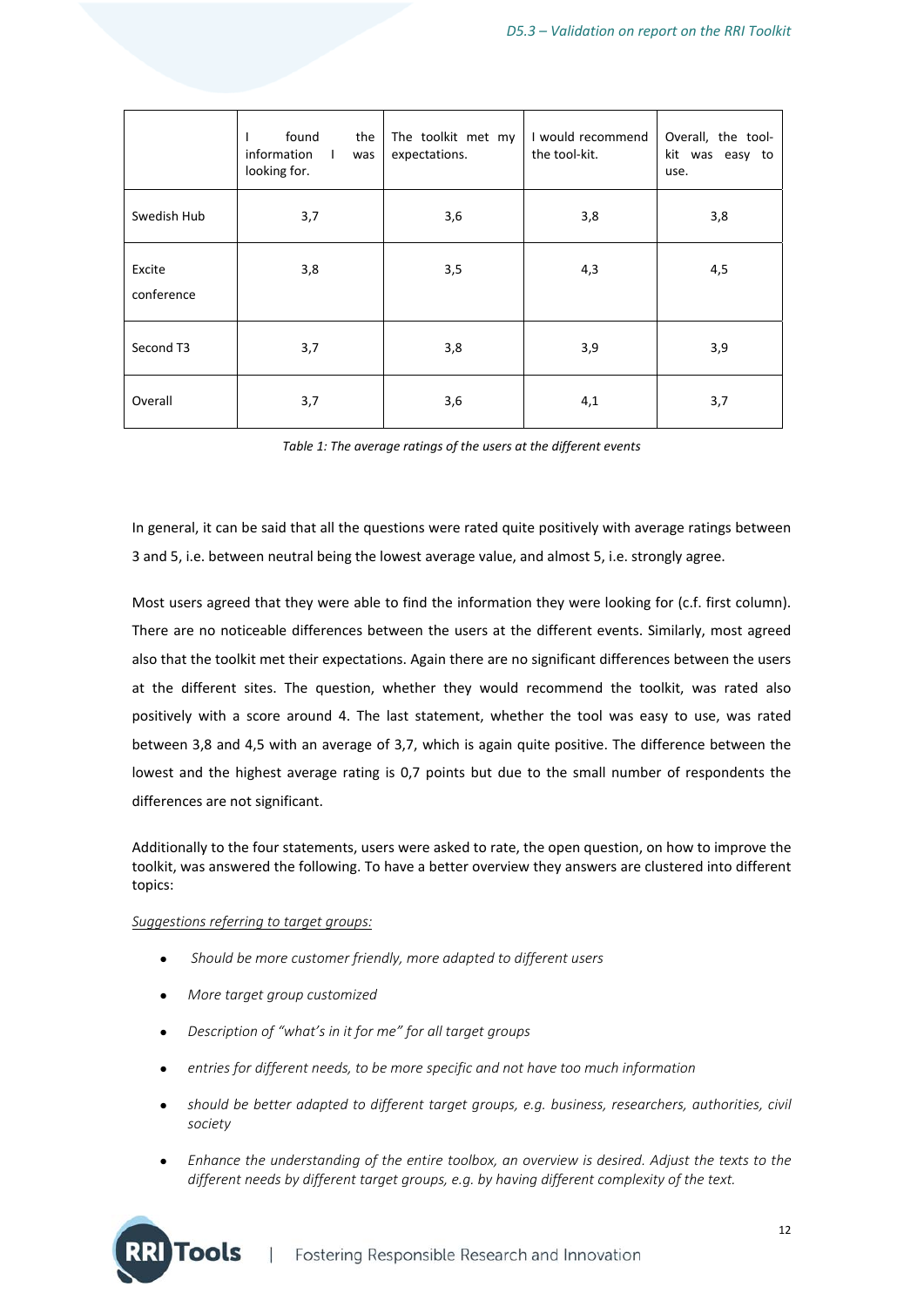#### *Suggestions that refer to usability aspects:*

- *Simplify, too many menues, etc*
- *Easier access to information desired*
- *Shorter texts, more pictures/illustrations, bullet lists, overviews, guides etc desired*
- *Too busy. Simplify, too many menues, entries etc*
- *a more user friendly website is desired*
- *too much text and a little "messy impression"*
- *more icons and lift the case studies!*
- *for me, mainly using knowledge about information presentation. Make it easier for me to navigate. Is it possible to start subgroups in the community? A peer group in Sweden?*
- *make summaries in the beginning of the how to‐s, in order go not exclude civil society.*
- *to make more intuitive (shorten HowTos and presentations)*

#### *Suggestion regarding sustainability:*

Tools

- *A huge amount of effort has gone into the toolkit thjat others can profit from. But they too must be prepared to put in a bit of effort. Anything they put in will be a small part of what the project has put into it.*
- *keep it alive, while developing and improving tools (both from IT point of view and from RRI)*

#### **4.3.4. Summary of results of questionnaires**

In total 45 questionnaires could be used to analyse the quantitative data as well as the open question.

In general, the toolkit was rated quite positively with no significant differences between users at the different events. The users agreed that they were able to find the information they were looking for in the toolkit. The toolkit met their expectations and they found it quite easy to use. Also most agreed to further recommend the toolkit to others.

The analysis of the open question on how to improve the toolkit shows suggestions that can be clustered into different aspects: Some suggestions refer to stakeholders. They find that content should be adapted to different stakeholder groups in order to find more specific information.

Another cluster comprises usability suggestions such as reducing complexity, better overview, shorter texts, and a more intuitive presentation.

The remaining suggestions refer to the sustainability of the toolkit. It is important to keep the toolkit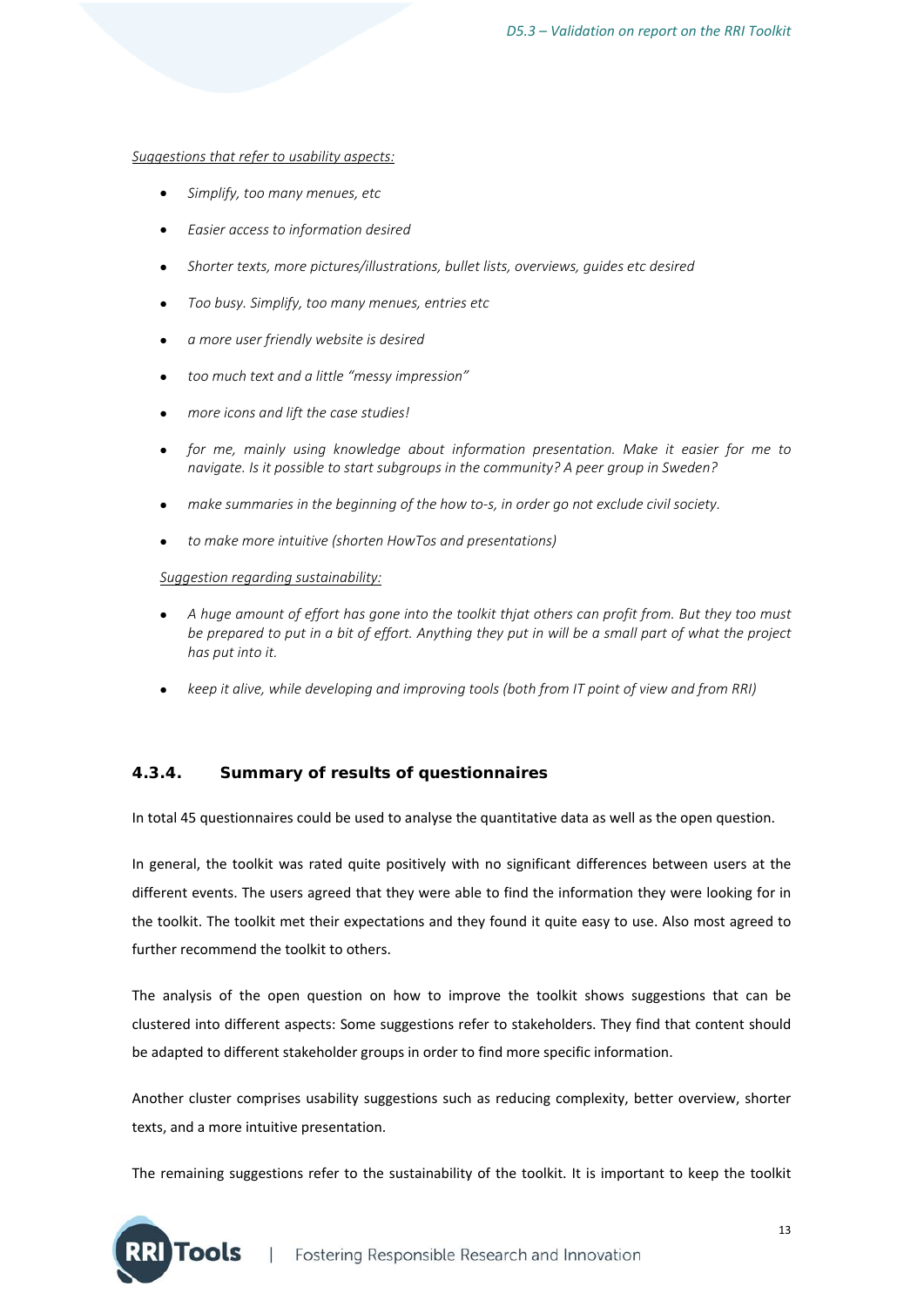alive and improve the tools at the same time.

## **4.4. Power user groups – Qualitative Assessement**

#### **4.4.1. 1st Focus group at T3 workshop in Barcelona**

#### **4.4.1.1. Method**

The ZSI team organised an interactive session with all 20 hub managers, who had been familiarised with the toolkit already during the London workshop  $(17<sup>th</sup> - 19<sup>th</sup>$  of February 2016) and who were by this time experienced users of the RRI tools toolkit.

The first half of the workshop was organised around 4 tables with groups of 4‐5 persons per table. Two different formats were applied: 2 groups were working with SWOT analysis, and 2 groups worked on a usability reflection exercise.

In the usability reflection exercise the questions participants had to answer and discuss were based on classical usability questions (c.f. Nielsen, 1999), which were adapted to the Tool‐kit.

The participants were first introduced and instructed to the methodologies. Designated table moderators guided the groups through the exercises.





*Figure 1 SWOT introduction*

The participants were given the following guidelines for their work with the SWOT and usability reflection:

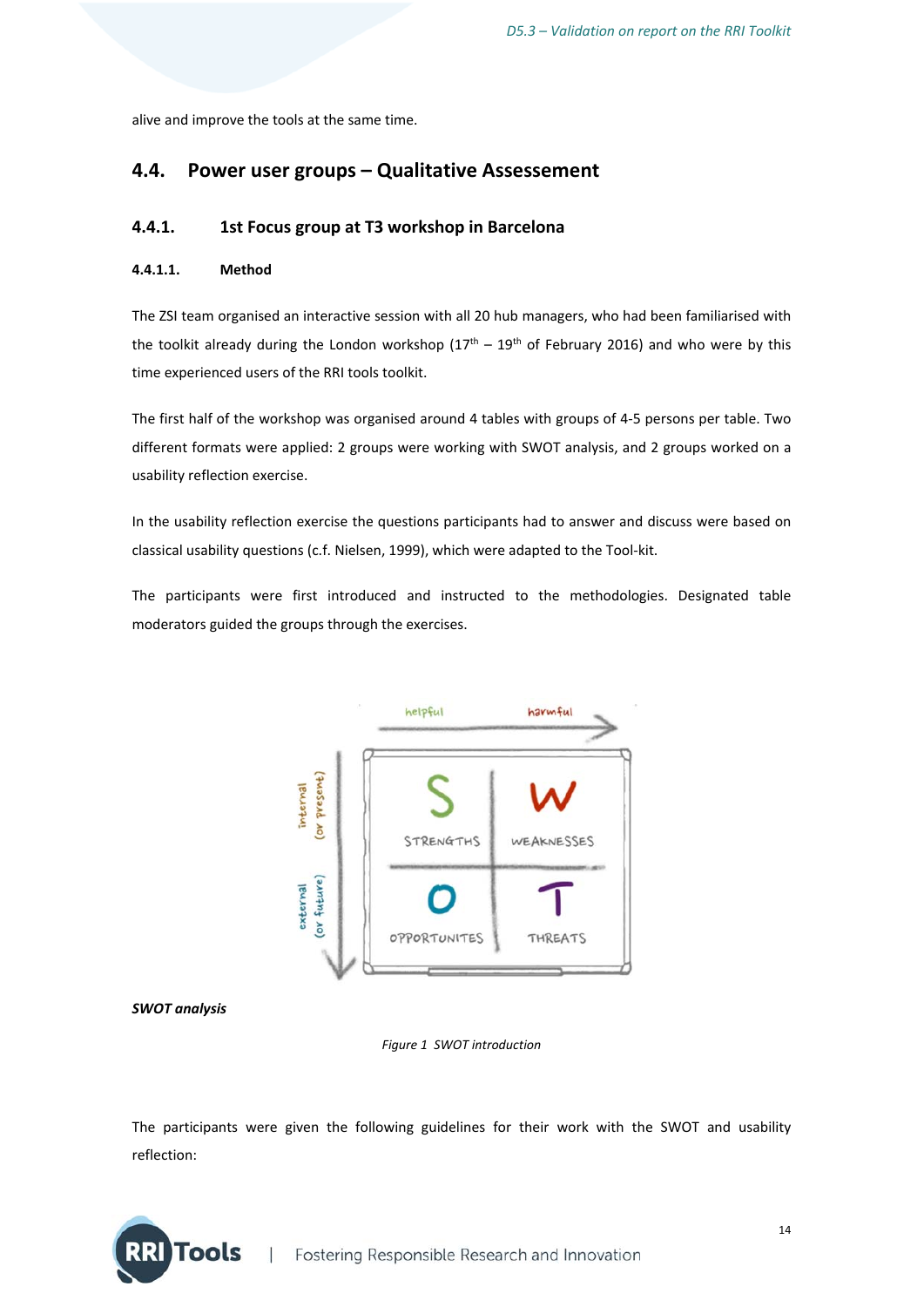- Identify the major issues of the TOOLKIT
- From the perspective of TODAY
- Very specific and precise (avoid grey areas)
- Keep it short and simple
- Be subjective
- Prioritise (No comprehensive long list, but most important factors)

The group discussion was organised in filling out a common flipchart, collecting aspects for the four quadrants.

| $14$ tel 4 ally                                                                                      |                                                                                                                                                                                         |
|------------------------------------------------------------------------------------------------------|-----------------------------------------------------------------------------------------------------------------------------------------------------------------------------------------|
| Ulive (people upload can resource)                                                                   | - hot cool, no disperse<br>- medication to heleded<br>- poor labeling                                                                                                                   |
| embanaged the 1991 of garte gong 1 EEE<br>288 is restribution to ese<br>USer-Standly Soad Wargastian | we less tep<br>- for many use less vers<br>- mplecial lebel mun precise<br>- too guneral hegperlandes<br>$-$ lot of clides<br>set wor<br>- unclear headings /schooliens de wars/expures |
| os intelling !                                                                                       | - how us require bedeflowed<br>- landing pages generic not cooking / appealing more countelling                                                                                         |
| direct link with EC activities<br>building capacity<br>perential in training -> mall harry           | $-$ no more $\epsilon$ from EC<br>- dead links                                                                                                                                          |
| better PR<br>Offer God examples<br>at least 4 years<br>Startup RAI Toolkit Sit                       | gradity gues down in use<br>continuity<br>shift of political view in EC<br>Er Wases interest                                                                                            |
| externally                                                                                           |                                                                                                                                                                                         |

*Figure 2 SWOT analysis group work*

#### **Reflections on Usability**

Tools

The group work was giving answers to the following usability questions:

- It was easy to find the information I was looking for. (Did search function work?)
- I could quickly navigate through the toolkit. (Did get lost? Clear or confusing path?
- The tool-kit runs without any errors. (Which ones? How easy to solve?)
- The design is attractive to me. (text, graphical material, scrolling)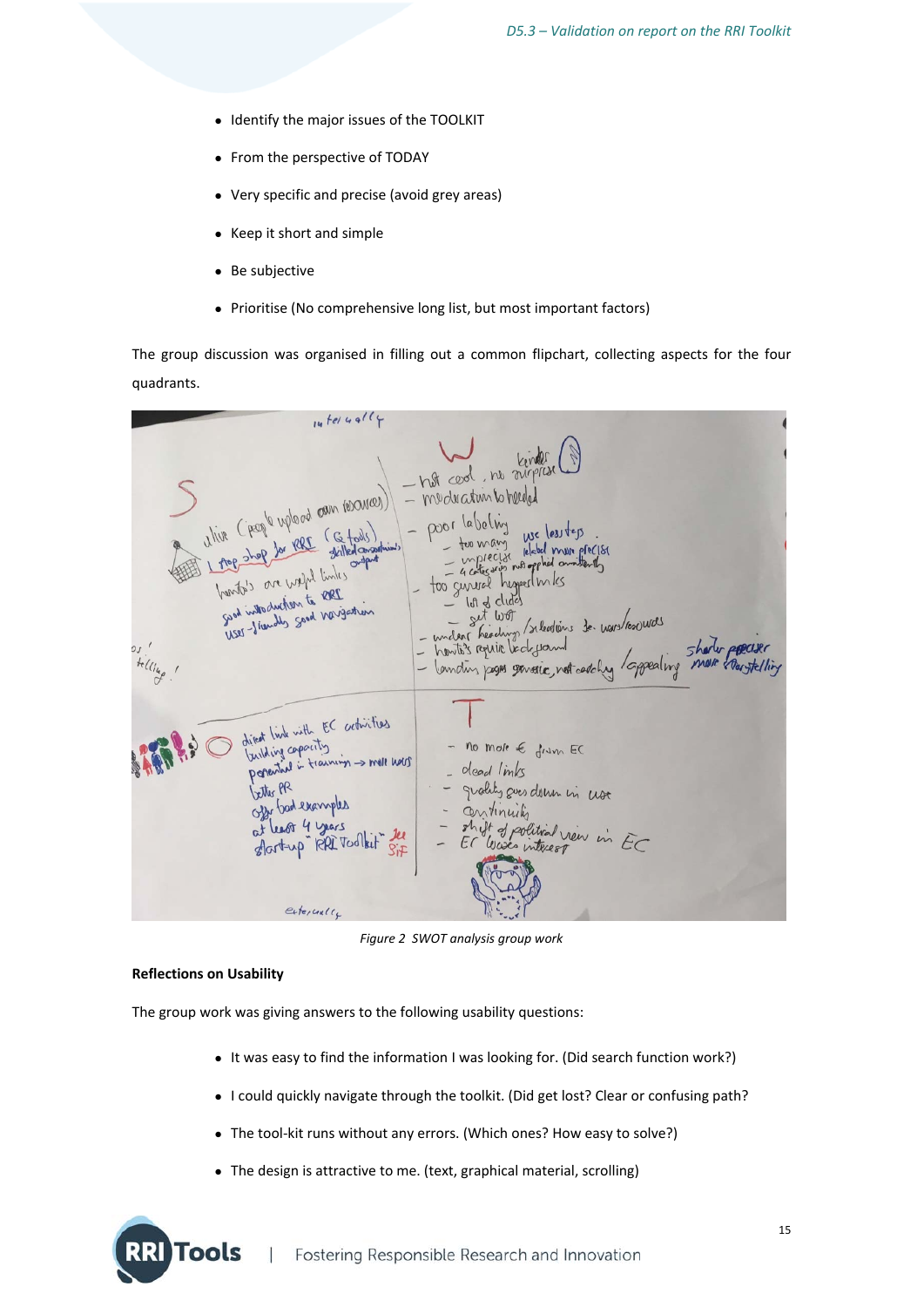The toolkit does allow for intuitive usage (logical structure)

The group discussion was organised as follows:

1. Moderator reads out questions



2. Each participant answers per one card out of an individual card set of 5 cards per participant:

*Figure 3 individual card set for ranking activity*

3. Group discussion and finding ONE answer agreed by the whole group

4. The Moderator notes down results in pre prepared documentation sheet; indicates numbers from  $\odot$  1 bad to 5  $\odot$  good.

Through audio records all arguments and opinions of the two different groups have been collected and later summarised and analysed.



Before the workshop started, each participant got either a red sticker or a blue one. According to these colours two new groups where established, which equally mixed participants of the former SWOT table and the former usability table. Thus the groups had first a mutual **exchange** of findings of previous group works. In the next step the groups formulated **suggestions, recommendations,** and **comments** on a flipchart.

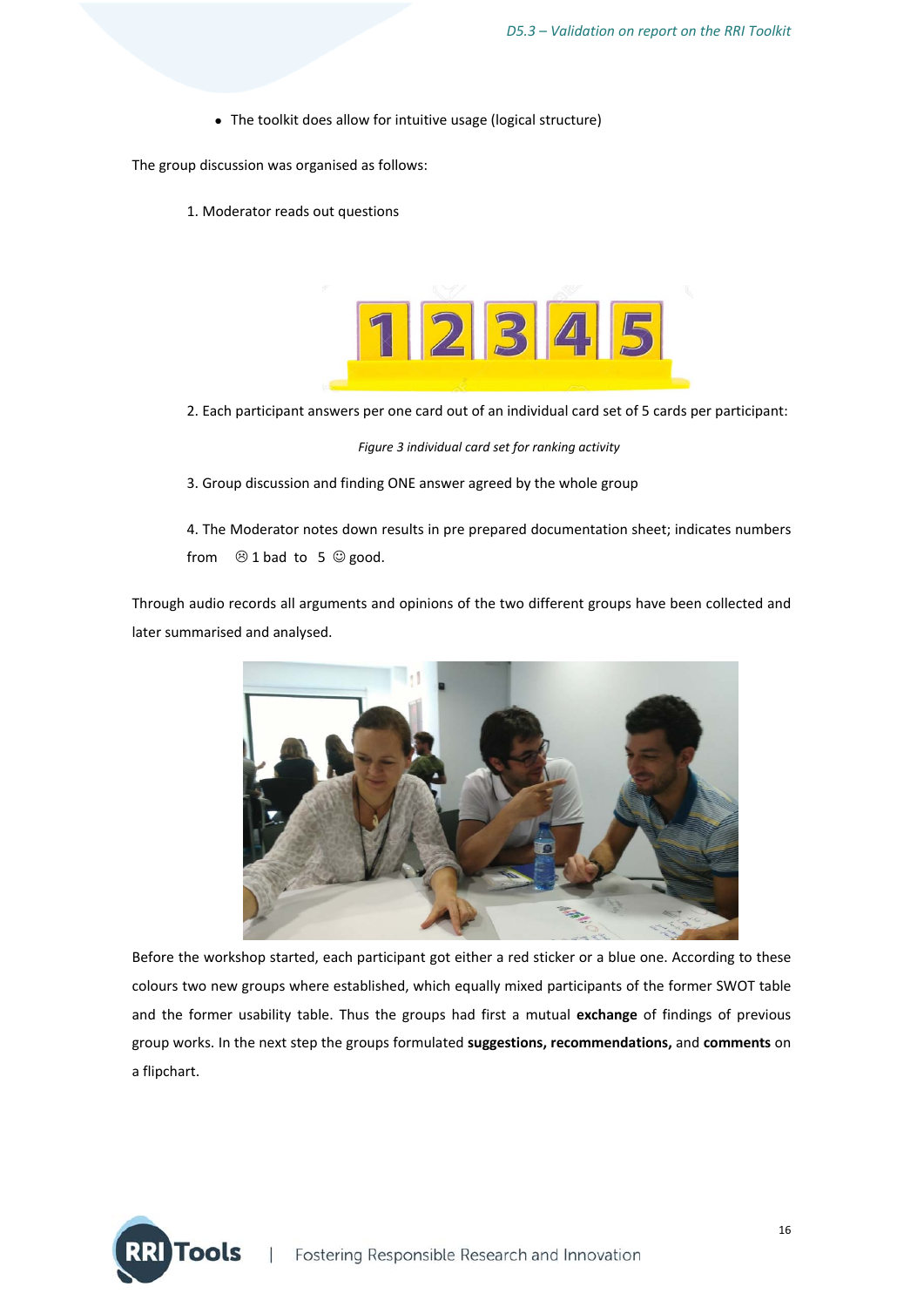



*Image 1, 2, 3 Group discussions*

#### *4.4.1.2.* **Results ‐** *SWOT analysis (both groups):*

#### **‐Strengths:**

- Search engine: (it has many entries as well as the possibility to search by keywords. Once the user has understood that it can be used as sort of a RRI‐dedicated‐google it becomes very powerful)
- Open to everybody without signing up
- Participatory (everybody can upload tools)
- How Tos
- "Inspiring practices", this "label" is considered as being useful for recognition and future calls. (the process on how this "label" is being attributed could be highlighted, and the pictogram could also tell that story, i.e. look like a "stamp" you get, or a reward of any kind)
- Tools for every policy agenda
- European

**Tools**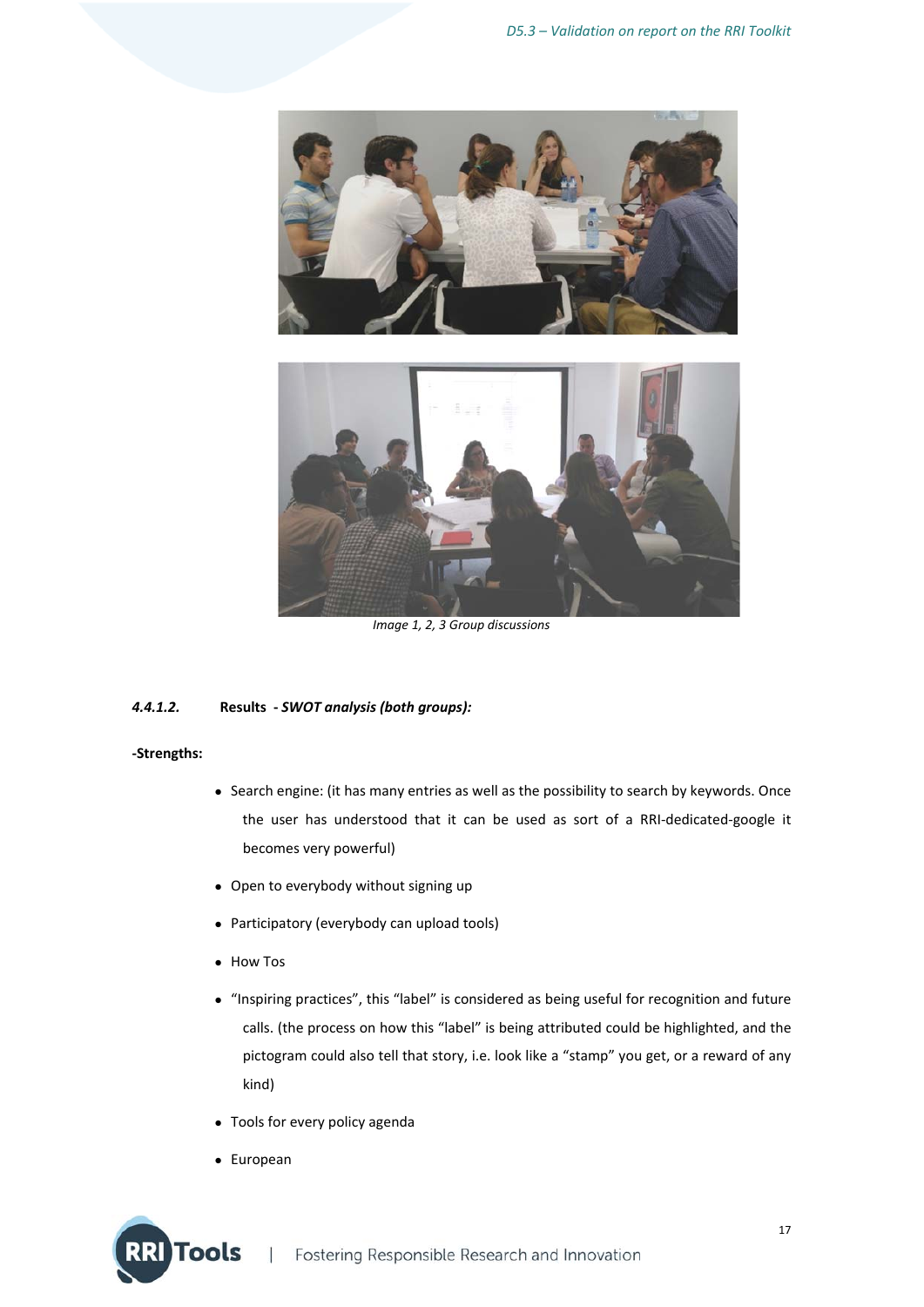Look and feel is professional

#### **‐Weaknesses**

- Hard to search the engine using only filters > Two different uses of the search engine. 1-Filters> not so easy. 2‐Keywords > pretty robust
- Profile sections are not engaging
- The tools pages are not user friendly (not engaging)
- Tagging is complicated (not that much information when one is landing on a tool page)
- Difficult to find the How To's
- No other languages than English
- Not all resources are open access and when there are not there is no clear indication about it before trying opening up the file (maybe a pictogram with an open or closed locker could help and prevent frustration, while allowing people to keep on uploading resources even though there are not open)
- Community of practice landing page is not engaging enough, links to social media sites are missing (some persons are missing, at least consortium partners should be present)
- It is unclear (and it seems that not everyone agrees on) what the word "toolkit" is referring to : 1> the "toolkit" section of the platform only. 2> the whole platform (all sections) 3> the whole platform + events organized and advertised on the platform (i.e. training sessions for example)

#### **‐Opportunities**

- Symbol for tools that are no open access
- Sustainability plan of the website
- Momentum for improving and making
- The relevance of the Toolkit is high, it does answer a real need
- Ensure visibility of the "history", the RRI tools founders on the website to legitimise the toolkit (is hidden now)
- Keep it clean /get rid of things we don't use

#### **‐Threats**

Sustainability

**Tools** 

- Moderation plan (platform)
- Improvement/budget plan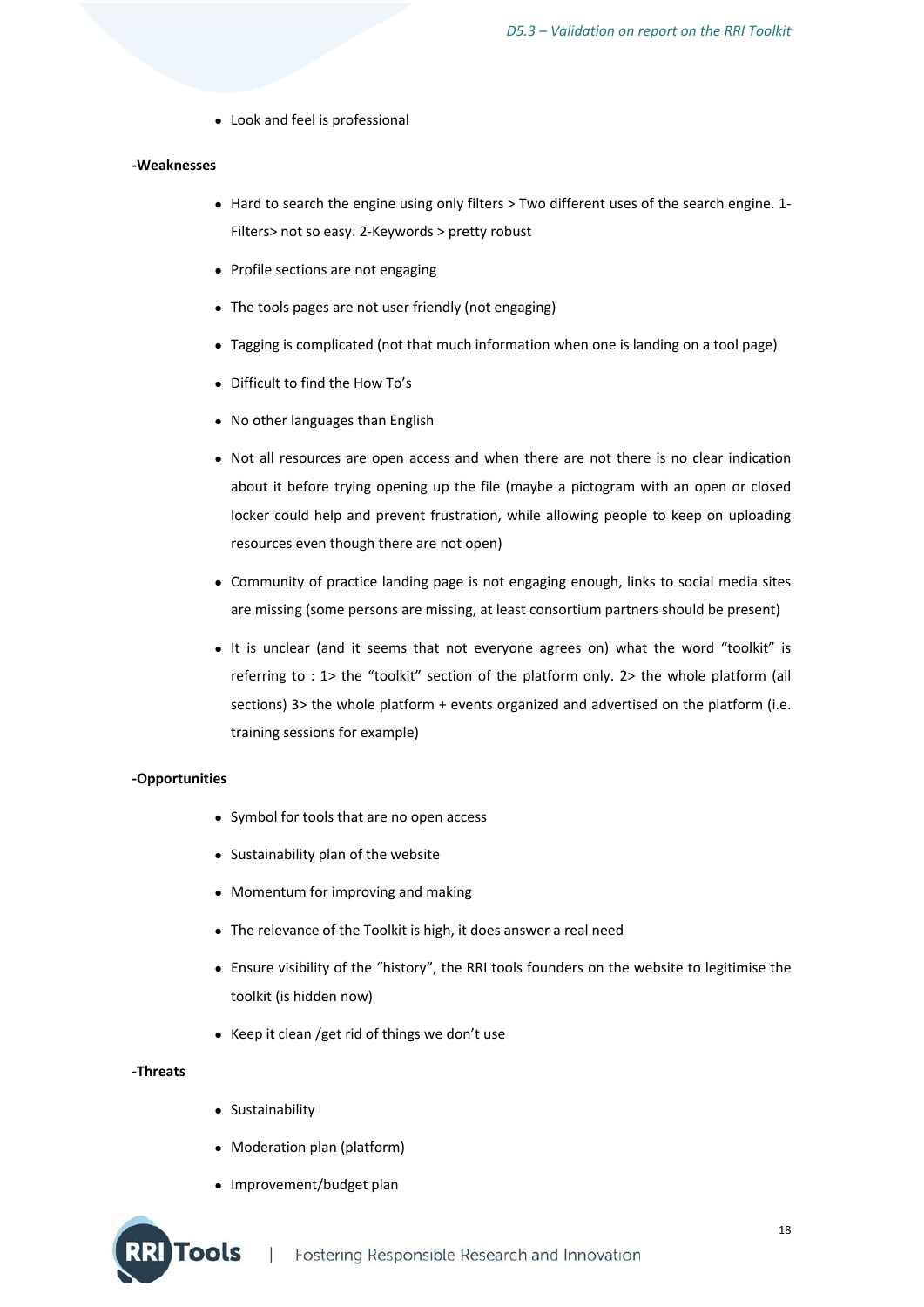• 3 O's from European Commission is threat to RRI, they are losing interests

#### **Reflections on Usability**

#### *Question 1: It was easy to find the information I was looking for. (Did search function work?)*

The participants noted that in general, much information can be found within the toolkit. However, the workshop showed that the adequate information is not always easy to find. It requires some experience and time. For better navigation the following improvements were suggested:

- Better wording: The wording is sometimes confusing and it is difficult to figure out the right classification of the tools. Further it is not clear, what is a tool or a resource or a guideline, or a library; deliverables (pdfs) should not be named as a tool.
- Better tagging: tags are either too general that they don't make the search easier or too specific that users do not know them. E.g. specific project names cannot be found.
- Improve filters: filters are not clear enough.

It was appreciated to be able to create your own profile and save resources there.

#### **Group results:**

- a) 2: good, but still needs some work
- b) 3,5: you can find information, but it takes time and some efforts

#### *Question 2: I could quickly navigate through the toolkit. (Did get lost? Clear or confusing path?)*

In general, it needs some practise and understanding of the logic of the toolkit. You need a certain preknowledge on RRI. The navigation is intuitive (you can easily understand the different elements and filters), however you could get stuck and have no way to come back. It does not become clear, what the toolkit exactly contains (out of the portal).

The constant visible menu on the left side and the filters were regarded as being helpful.

#### **Group results:**

a) 4

b) 4: filters are saving much time

#### Question 3: The tool-kit runs without any errors. (If there are some, which ones? How easy to solve?)

Some spelling mistakes were noted. Sometimes even half a sentence is missing. This could also depend on the screen or device. The toolkit is also sometimes not working reliably. Could this be reasoned in a weak wi-fi? Further filters are not always appropriate (content wise) and sometimes there are no results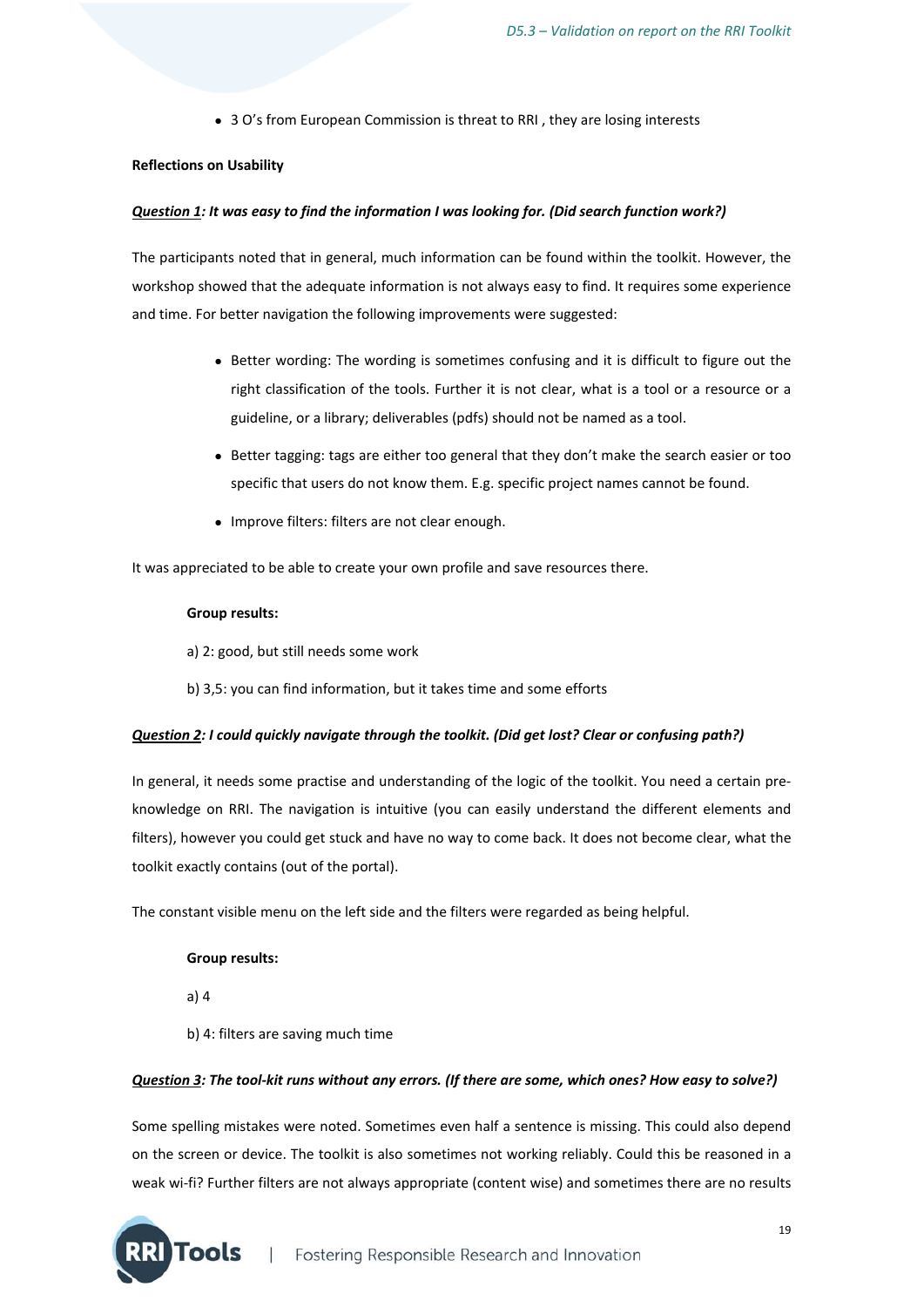#### offered.

If users register during the search, previous savings are lost and they have to start over again. Also, the latest results are not saved (from previous search). In general it was recommended, that registration should be encouraged in order to avoid losing saved results. Also a shop basket or the function of remembering the latest sources would be helpful.

#### **Group results:**

a) 1‐

b) 3

#### *Question 4: The design is attractive to me. (Text, graphical material, scrolling)*

In general, the design is very much appreciated. The intro is attractive, simple enough, not amazing or scary, colours are ok, clean design, not crowded, modern, state of the art.

#### **Group results:**

a) 5 everything fine!

b) 4

#### *Question 5: The toolkit does allow for intuitive usage (logical structure)*

In general, the toolkit has a good structure, which can be used rather intuitively. The icons and how the tools appear are appealing and understandable. However (see also Q 1), sometimes the results you get are disappointing. The different entry points are confusion and the classification of tools is not clear. Free text search would be better and it needs guidelines of how to use it (key words, tags, filters).

Autocomplete function for tags is appreciated.

#### **Groups results:**

- b) no consensus,
- a) 4 a good structure

#### *3 things you liked most:*

Clean design, user interface, layout, user friendly

#### *3 things you don' like:*

**Tools** 

"Results I get are not accurate", "classification should be improved", "tagging is not accurate", "last search option missing", "free text could be more sensual", Some useless features should be deleted, it is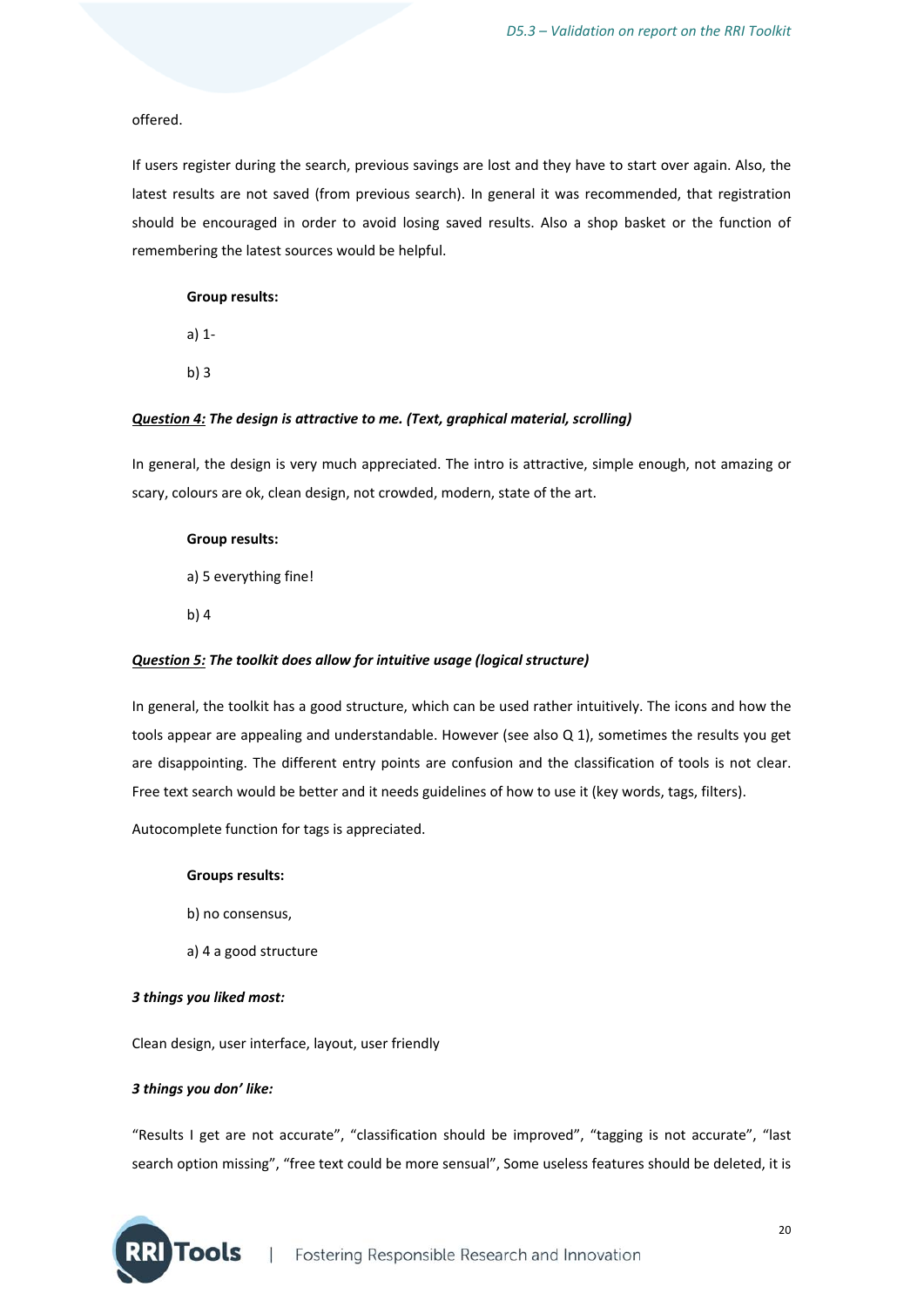too much, could be still cleaner.

#### **Consolidated group results**

In general, the toolkit is perceived as very positive and "nice".

Requirements for improvements were formulated in:

- Accurate tagging
- Search engine gives good results, but via filters it is less
- Classification on what is a tool should be more elaborated
- Chronology of the last resources should be able to trace back

Further suggestions were made by:

- Provide the opportunity for story telling
- Use of videos (showing best practice examples, documentaries of events, podcasts of presentations (in different languages), statements and experiences (as shown by nanodiode https://www.youtube.com/user/nanodiode)
- In general, usage of more visual materials
- The toolkit should be open to the evolution of the RRI concept as well (e.g.: The three Os)
- Tools should not be named necessarily "RRI", but be more specific on the content
- Continuous development and growth, dynamic and flexible

In summary, the project RRI tools itself and the toolkit could be considered as inspiring practise and a role model of RRI. Users should get encouraged to register to make full advantage of all available features and functionalities.

#### **4.4.2. Summary of feedback**

In general, the toolkit is very much appreciated and strengths and opportunities are prevailing. The look and feel is very professional and appealing. However, there is some need for improvement. There are contradictory opinions on the structure and navigation of the toolkit and there are still some bugs or typos in. Mainly the two groups agreed and emphasised the intuitive navigation of the toolkit and rated the design as very positive. However, the difficulties with the filters and the fact that there is RRI preknowledge required to really be able to search the toolkit were criticised by the participants. Thus, there is still the need for further helping features, such as how to use the toolkit guidelines.

In sum the toolkit as such is seen as very relevant, it answers a real need. Regardless of how good or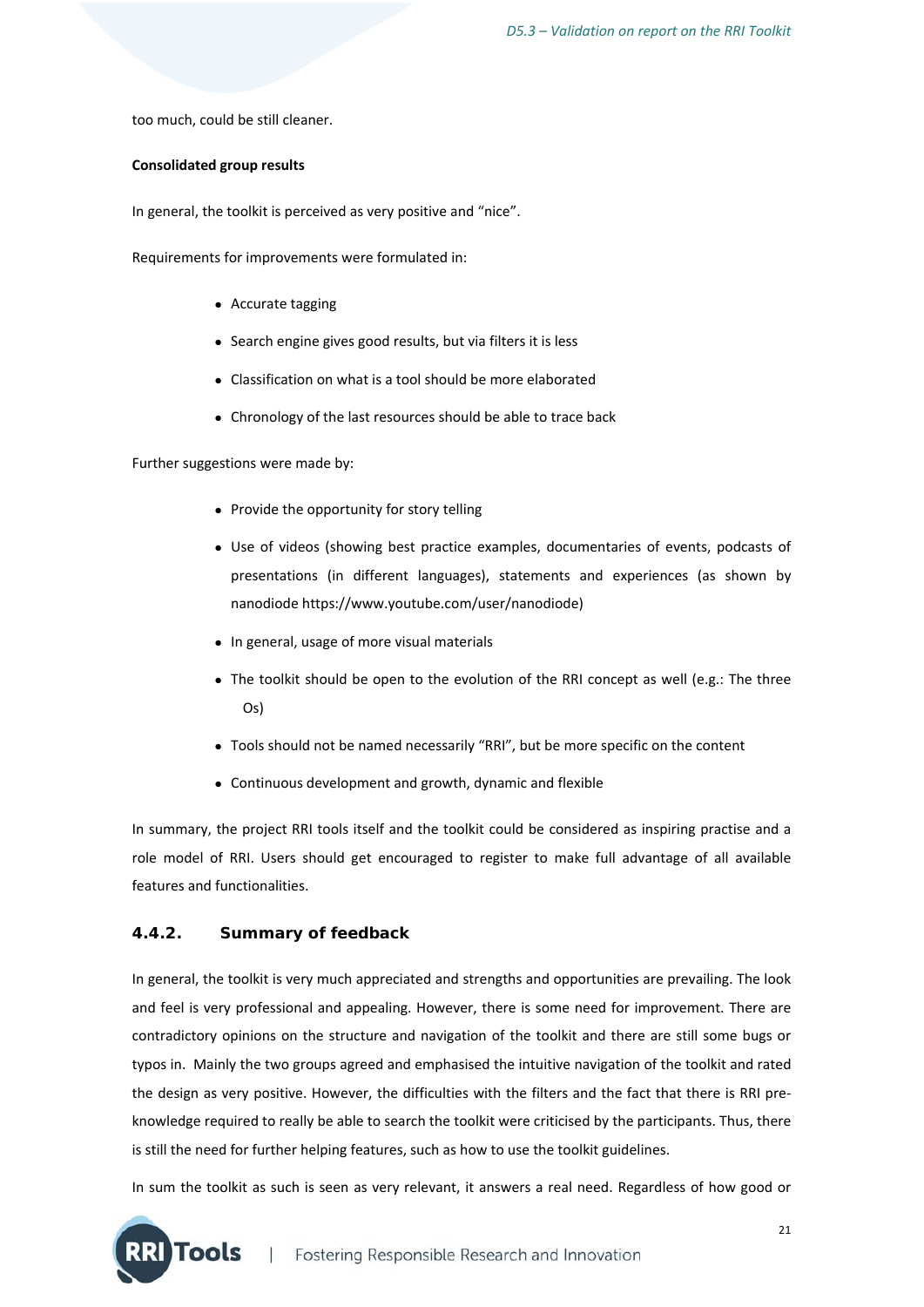difficult resources are to find, it is very welcome, that all these information is compiled within the toolkit. Therefore a sustainability plan of the toolkit would be welcome.

Additional the groups agreed on the issue that other languages than English should be integrated.

#### **4.4.3. Adaptation of Toolkit**

The development of the toolkit was work in progress as described in more detail in deliverable D 3.2.

First of all, the introductory resources were designed adapting the content of the Rationales and Perspectives to the communication language used in each format (online, video, and slide presentation). After the Consortium experts reviewed and validated the original designs, the introductory resources were developed. In a second step, to further define the scope of the Toolkit, "la Caixa"Banking Foundation conducted a workshop within the RRI Tools Consortium where representatives of each group of stakeholders were asked about the vision, mission, and values of the platform to be developed. In a third step, aimed at finding a global vision, mission, and values of the Toolkit, the expectations of all groups of actors were merged and analysed as a whole. In a fourth step "la Caixa"Banking Foundation did an internal survey within the Consortium to identify the top priorities regarding the Toolkit content and the Community of Practice.

All results were fed into the further development of the toolkit. Many of the improvements were recognized by the Hub partners during the Second Train the Trainers in Barcelona (July 2016) as well.

#### **4.4.4. 2nd Focus group with project partners ‐ design and reflecting team**

After a detailed list of all statements and the feedback gathered in the workshop during the T3 in Barcelona ZSI, FBLC and EVERIS had a short online focus group to discuss important points. Since this was the last feedback round and the toolkit was already developed very well, most of the feedback was easy to understand and EVERIS solved the bugs and implemented most suggestions. Besides the toolkit especially one aspect of it required more work and therefore detailed discussion. The Self‐Reflection Tool needed new wording, new design, and a new structure (Detailed explanation see in D5.4). EVERIS prepared a detailed work plan and new design suggestions based on feedback gathered in Barcelona, which was agreed in this virtual meeting. Both, toolkit and self-reflection tool will be finalised by October 23rd.

## **4.5. Webbased feedback ‐ Validation report on the RRI Toolkit (March‐ August 2016)**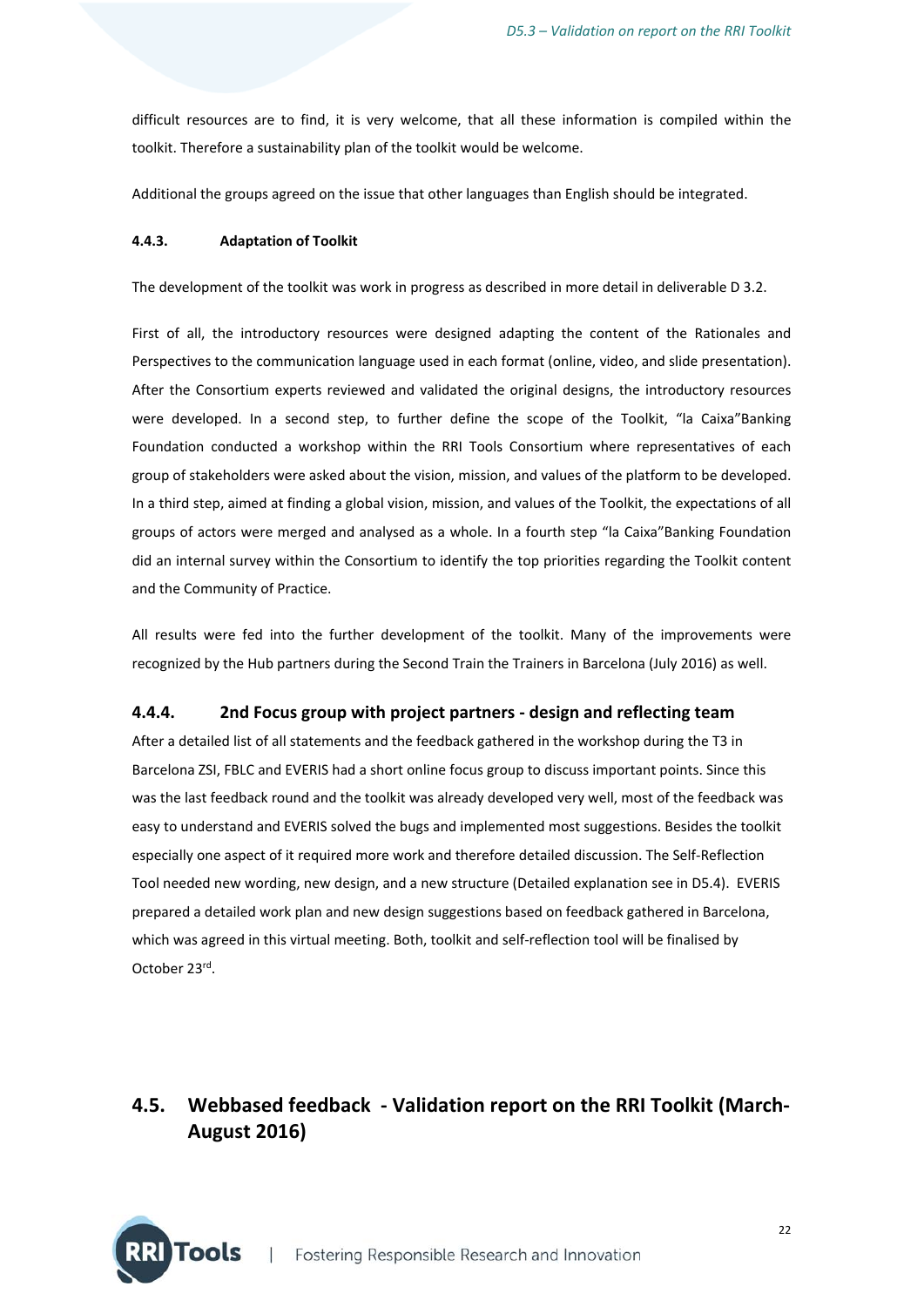Additionally to the qualitative and quantitative data collected, a web based analysis was performed in order to allow insights in usage of the visitors. The following chapter shows numbers and figures about who visits the toolkit, how many visitors and registered users are there in total, in which countries are they based, which pages of the platform arouse most interest, how many resources are there divided in 4 elements (library, inspiring practised, project, tools) and which stakeholder groups do they address, which tools are the most visited ones and how often users visited the different how tos.

#### **4.5.1. Who is the RRI Toolkit visitor?**

Between the official launch of the RRI Toolkit in early March and the end of 15<sup>th</sup> Sept 2016 more than 20,861 users visited the RRI Toolkit. 39,229 sessions and 152,900 page views were registered, with an average duration of 05:44 and an average number of 3.90 pages viewed per session.

This means 20,859 visitors stayed less than 10 seconds, but 2,004 visitors stayed longer than half an hour and visited 46,057 pages. Such long sessions tend to indicate a high level of interest of the users.

| <b>Session Duration</b> | Sessions | Pageviews |
|-------------------------|----------|-----------|
| 0-10 seconds            | 20,859   | 22,083    |
| 11-30 seconds           | 2,406    | 5,698     |
| 31-60 seconds           | 2,169    | 6,225     |
| 61-180 seconds          | 3,701    | 14,440    |
| 181-600 seconds         | 4.215    | 25,353    |
| 601-1800 seconds        | 3,875    | 33,044    |
| 1801+ seconds           | 2,004    | 46,057    |



*Figure 4 Session duration /pageviews*

*Figure 5 New and returning visitors*

49, 50% further interacted at the toolkit after arriving on the starting page.

**Tools** 

48,8% are returning visitors. In total numbers that means: 20,080 new visitors and 19,149 returning visitors.

Here is a more detailed view per month. On average, the RRI Toolkit counted 6,280 sessions and 24,790 page views per month between March and August 2016.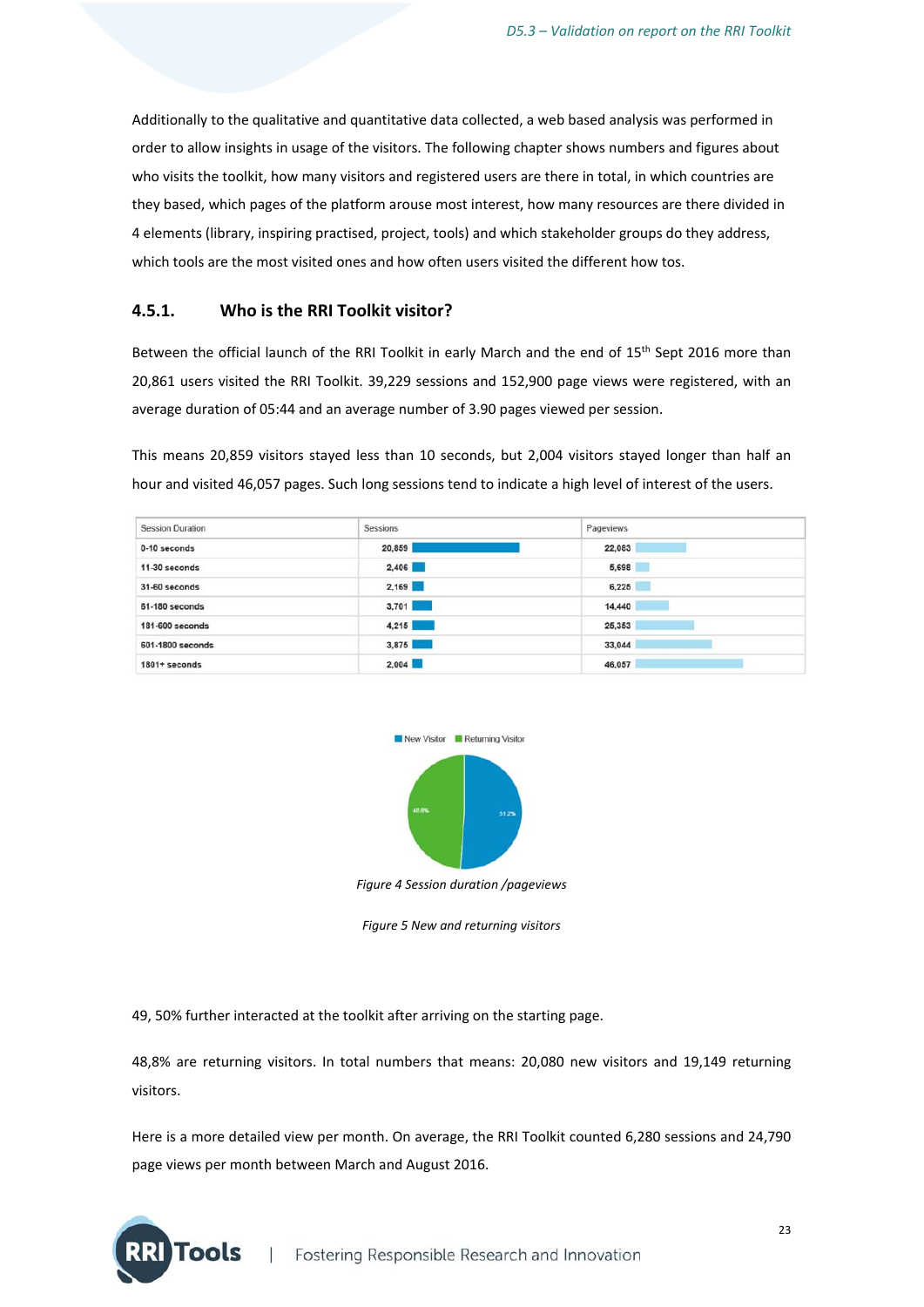|                   | <b>Users</b> | <b>Sessions</b> | Page views | Average  | Average number |
|-------------------|--------------|-----------------|------------|----------|----------------|
|                   |              |                 |            | duration | of pages       |
| <b>March 2016</b> | 5,349        | 8,476           | 35,786     | 05:18    | 4.22           |
| <b>April 2016</b> | 4,303        | 6,981           | 26,845     | 05:16    | 3.85           |
| May 2016          | 3,881        | 6,547           | 27,798     | 07:02    | 4.25           |
| June 2016         | 3,607        | 6,551           | 28,068     | 07:02    | 4.28           |
| <b>July 2016</b>  | 3,016        | 5,129           | 18,155     | 05:24    | 3.54           |
| August 2016       | 2,525        | 4,006           | 12,109     | 04:18    | 3.02           |
| <b>Total</b>      | 22,681       | 37,690          | 148,761    | 05:48    | 3.95           |

*Table 2Views per month. Source: Google Analytics* 

The RRI Toolkit visitor mainly originates from Spain (29 % of the sessions), followed by Italy (10%),



United Kingdom, France (7% each), and Germany, Belgium and Russia (5% each).

*Figure 6 Map Overlay*

*Table 3 National origins, Source: Google Analytics*

#### **‐Device categories:**

89% (34,940) of the users visited the toolkit per desktop, 8.4% (3,283) per mobile and 2.6% (1,006) per tablet.

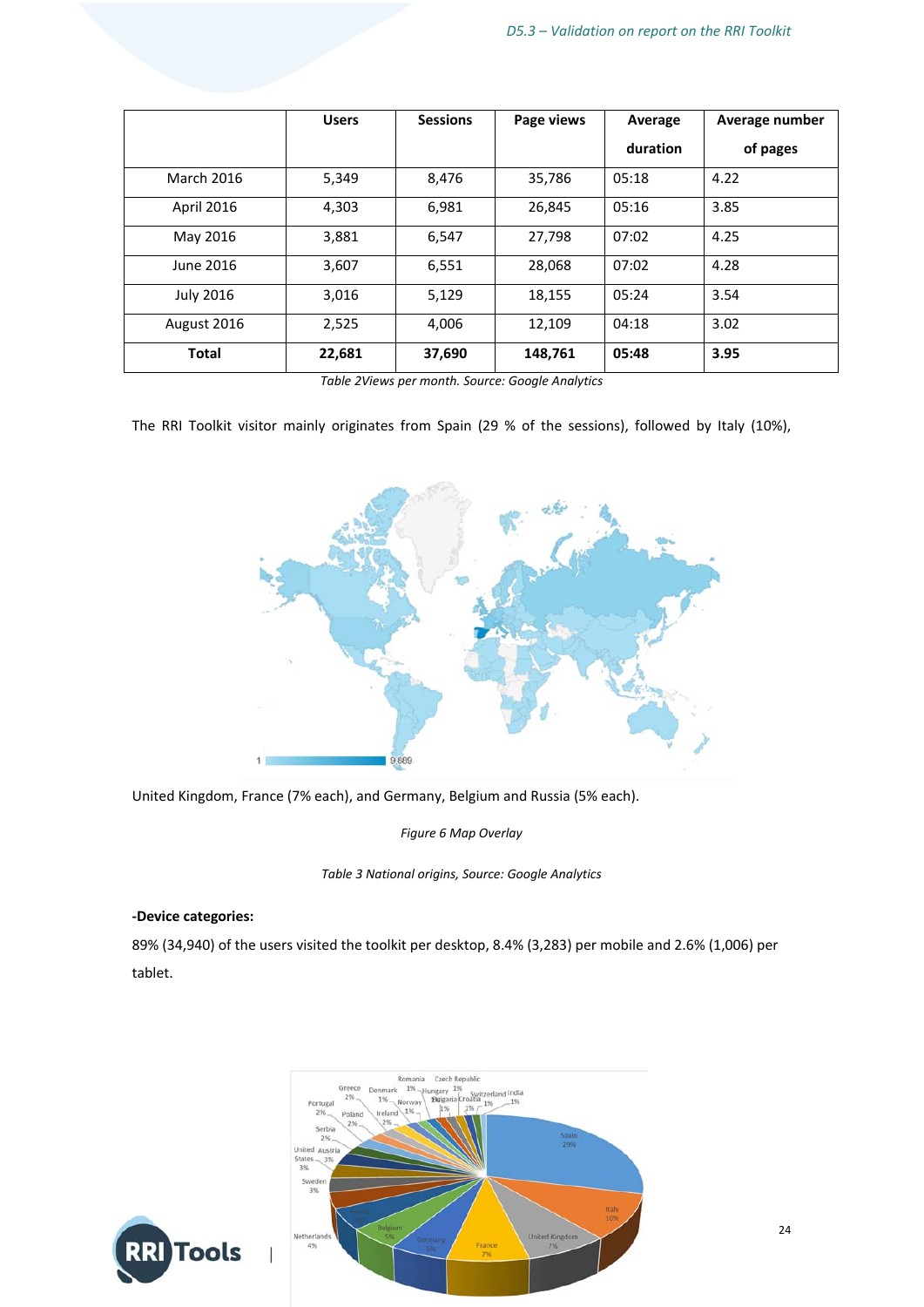#### **‐Acquisition overview:**

Most users reached the site via organic search (37%), instantly followed by direct visits (33.5%), approximately 7,000 by referral and around 3,000 via social media.



*Figure 9 Acquisition overiew Source: Google Analytics*

#### **4.5.2. Which pages of the Platform arouse the most interest?**

The most viewed pages of the Toolkit over the March 2016 - August 2016 period are the homepage unsurprisingly - with 19% of the page views, the search engine (10%) and the self-reflection tool (8%). Most visitors come to perform a search in the Toolkit. One can see that the pages which allow to create an account (3,5%) or to inform about RRI (3,5%) and its benefits for the different stakeholders (1% to 2%) are not visited as much.

|                | <b>Page Title</b>         | Page         | %      |
|----------------|---------------------------|--------------|--------|
|                |                           | <b>Views</b> |        |
| 1              | HomePage                  | 27,991       | 18.82% |
| $\overline{2}$ | Search engine             | 14,834       | 9.97%  |
| 3              | Self-Reflection Tool      | 12,114       | 8.14%  |
| 4              | <b>ABOUT RRI</b>          | 5,362        | 3.60%  |
| 5              | Authentication            | 5,360        | 3.60%  |
| 6              | My Profile                | 4,047        | 2.72%  |
| 7              | Events                    | 3,297        | 2.22%  |
| 8              | <b>Research Community</b> | 2,922        | 1.96%  |
| 9              | Resources                 | 2,705        | 1.82%  |
| 10             | Training                  | 2,206        | 1.48%  |
| 11             | Who we are                | 2,087        | 1.40%  |
| 12             | <b>Policy Makers</b>      | 1,918        | 1.29%  |
| 13             | Register                  | 2,435        | 1.64%  |
| 14             | Forum                     | 1,819        | 1.22%  |
| 15             | <b>Ethics</b>             | 1,544        | 1.04%  |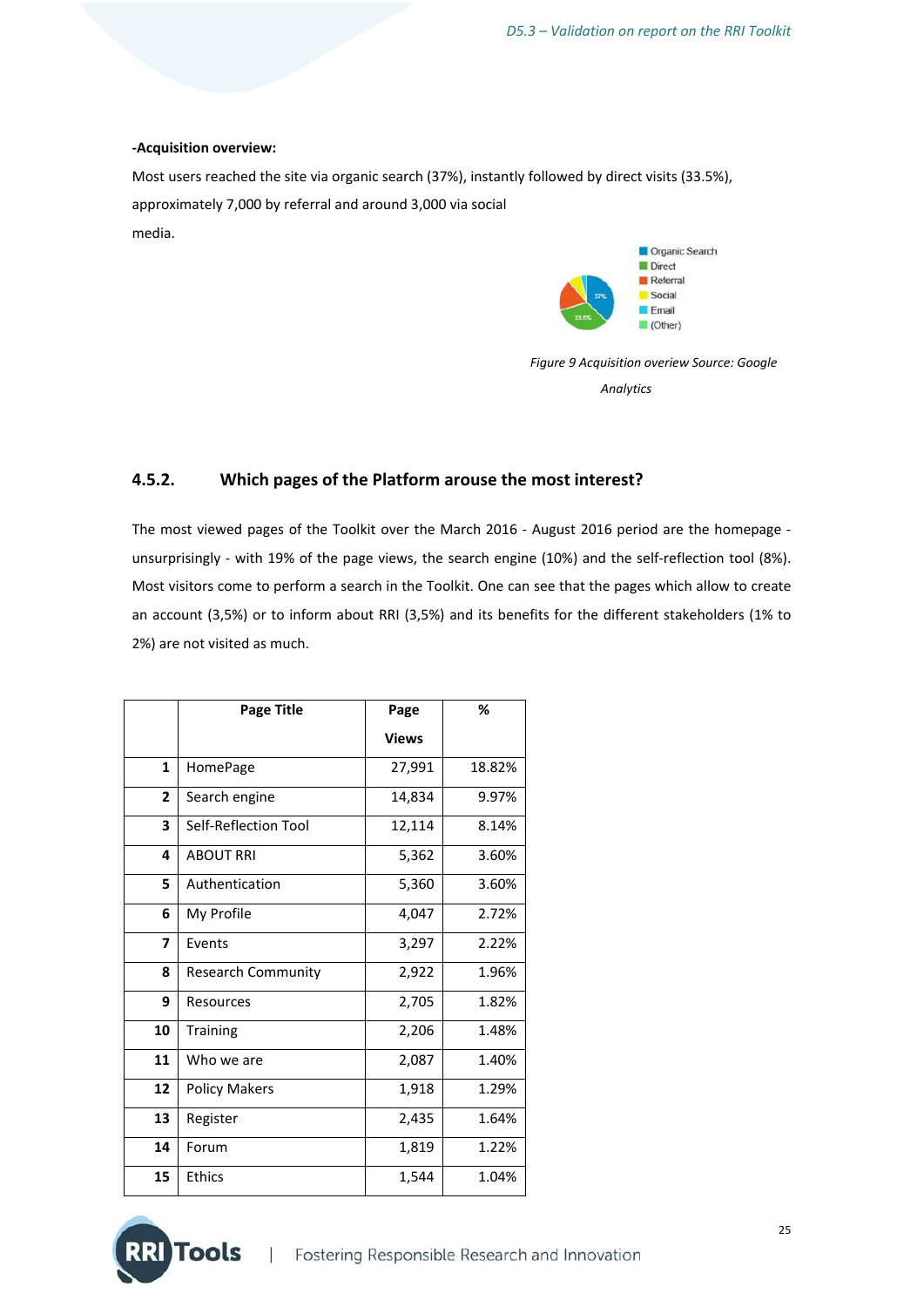| 16 | Project description         | 1,449  | 0.97%  |
|----|-----------------------------|--------|--------|
| 17 | <b>Verify Email Address</b> | 1,404  | 0.94%  |
| 18 | <b>Education Community</b>  | 1,347  | 0.91%  |
| 19 | <b>Gender Equality</b>      | 1,310  | 0.88%  |
| 20 | Public engagement           | 1,076  | 0.72%  |
|    | Total page views: 148,761   | 97,227 | 65.34% |

 *Table 4 Page views Source: Google Analytics*

#### **4.5.2.1. A focus on the tools pages:**

The 20 most visited tools of the Toolkit over the March 2016 - August 2016 period all belong to the 'tools' category, which covers practical resources such as manuals, guides or toolboxes. Out of these 20 best performing tools, a large number are catalogues of tools (7) or guidelines (7), and are frequently related to reflection and evaluation (5). Most users of the Toolkit are looking for hands‐on resources.

|                         | <b>Page Title</b>                                                        | Page         | %     |
|-------------------------|--------------------------------------------------------------------------|--------------|-------|
|                         |                                                                          | <b>Views</b> |       |
| 1                       | The Research Ethics Library                                              | 529          | 0.36% |
| $\overline{2}$          | The Engage2020 Action Catalogue                                          | 408          | 0.27% |
| 3                       | The Social Innovation Journey Toolbox by the TRANSITION project          | 312          | 0.21% |
| 4                       | Living Lab: a new form of relationship with the public                   | 301          | 0.20% |
| 5                       | The GAP2 Methodological Toolbox                                          | 253          | 0.17% |
| 6                       | The Living Knowledge Science Shop Toolbox                                | 242          | 0.16% |
| $\overline{\mathbf{z}}$ | Good Practices of Gender Sensitive Research: Guidelines and Information  | 197          | 0.13% |
|                         | Sheet                                                                    |              |       |
| 8                       | The DESIRE Toolkit                                                       | 178          | 0.12% |
| 9                       | Mind the gap ! Multi-stakeholder dialogue for priority-setting in health | 176          | 0.12% |
|                         | research                                                                 |              |       |
| 10                      | The Toolbox for User driven Innovation and Living Labbing                | 166          | 0.11% |
| 11                      | Training and Resources in Research Ethics Evaluation                     | 161          | 0.11% |
| 12                      | How open is it? Open Access Spectrum                                     | 141          | 0.09% |
| 13                      | <b>Gender in Research Toolkit and Training</b>                           | 140          | 0.09% |
| 14                      | The European Code of Conduct for Research Integrity                      | 136          | 0.09% |
| 15                      | The KARIM Responsible Innovation Criteria                                | 131          | 0.09% |
| 16                      | The Systems Thinking Playbook for Climate Change                         | 129          | 0.09% |
| 17                      | The INTEGER Guidelines for Gender Structural Change in High Education    | 128          | 0.09% |
|                         | and Research Organisations                                               |              |       |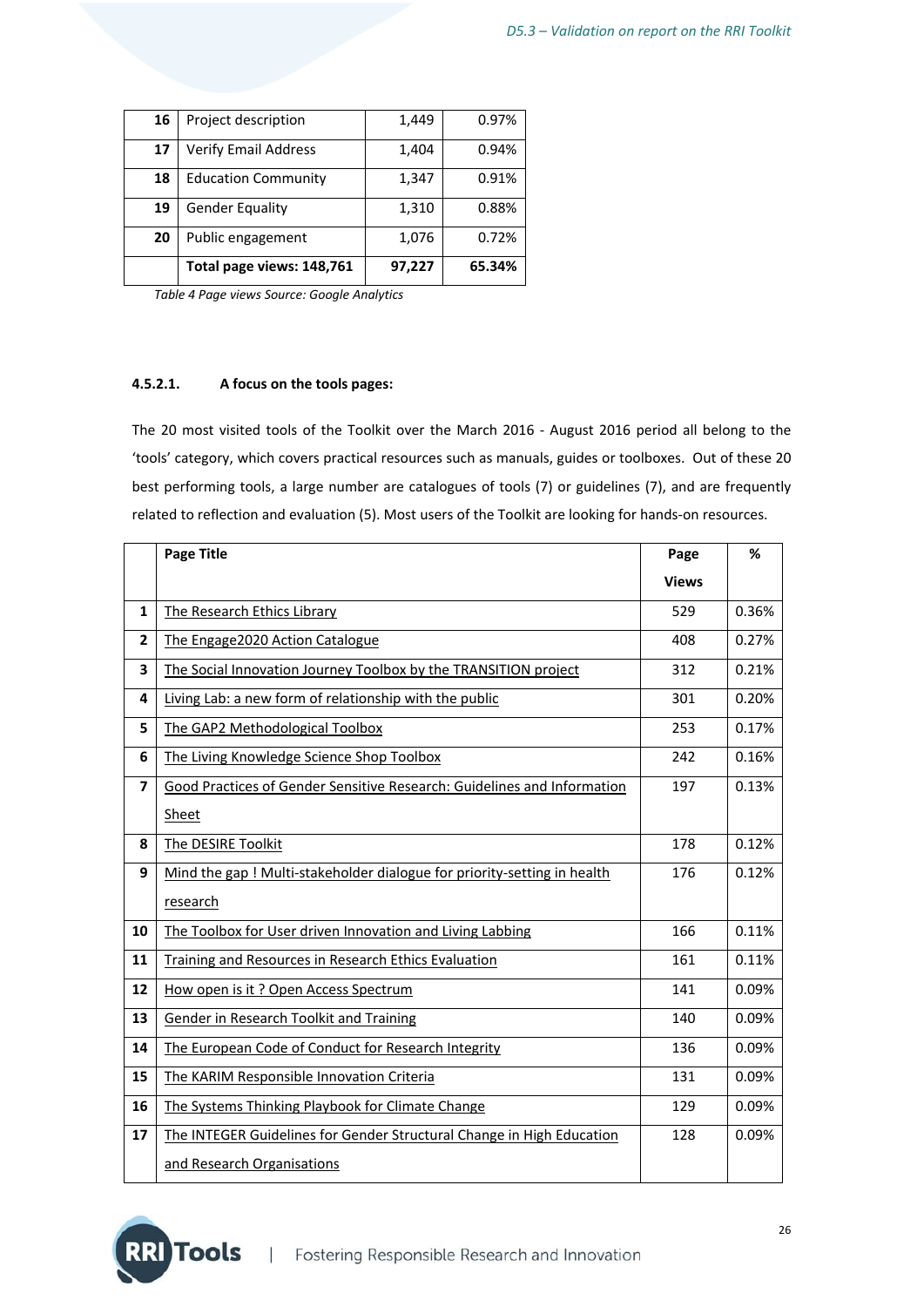| 18 | Doing Foresight                                                | 127   | 0.09% |
|----|----------------------------------------------------------------|-------|-------|
| 19 | Online course (MOOC) on Responsible Innovation                 | 126   | 0.08% |
| 20 | Building Bridges: A four step framework to improve territorial | 123   | 0.08% |
|    | governance                                                     |       |       |
|    | Total page views: 148,761                                      | 4.104 | 2.75% |

One can note that if the 'tools' arouse the most interest, they come second in the Toolkit (21% of the resources) after the 'library elements', which designate articles, reports, and cross-analyses (59% of the resources).

| Type of tool       | <b>Number of tools</b> | $\frac{0}{0}$ |
|--------------------|------------------------|---------------|
| Library element    | 265                    | 59.28%        |
| Tool               | 94                     | 21.03%        |
| Project            | 51                     | 11.41%        |
| Inspiring practice | 37                     | 8.28%         |
| Total              | 447                    | 100%          |

*Table 6 Tools per library element Source: RRI Tools website*

If we are to look at the policy agendas, the 20 best performing tools mainly cover governance (13) and public engagement (9), followed by science education (7), ethics (6), open access (4) and gender (2), which reflects the overall distribution of tools in the Toolkit.

| <b>Address</b>           | <b>Number of tools</b> |
|--------------------------|------------------------|
| Governance               | 272                    |
| <b>Public engagement</b> | 223                    |
| <b>Science education</b> | 159                    |
| <b>Ethics</b>            | 148                    |
| Open access              | 123                    |
| <b>Gender equality</b>   | 115                    |

*Table 7: Tools per policy dimension. Multiple answers allowed ‐ Source: RRI Tools website*

#### **4.5.2.2. A focus on the How To pages:**

One must bear in mind that the How to pages have been released from 23 May 2016 on. Out of the 5 best performing how-to pages over the May 2016 - August 2016 period, three are related to funding calls and driving institutional change, and address researchers and policy-makers. Among the different policy agendas, ethics generates the most interest.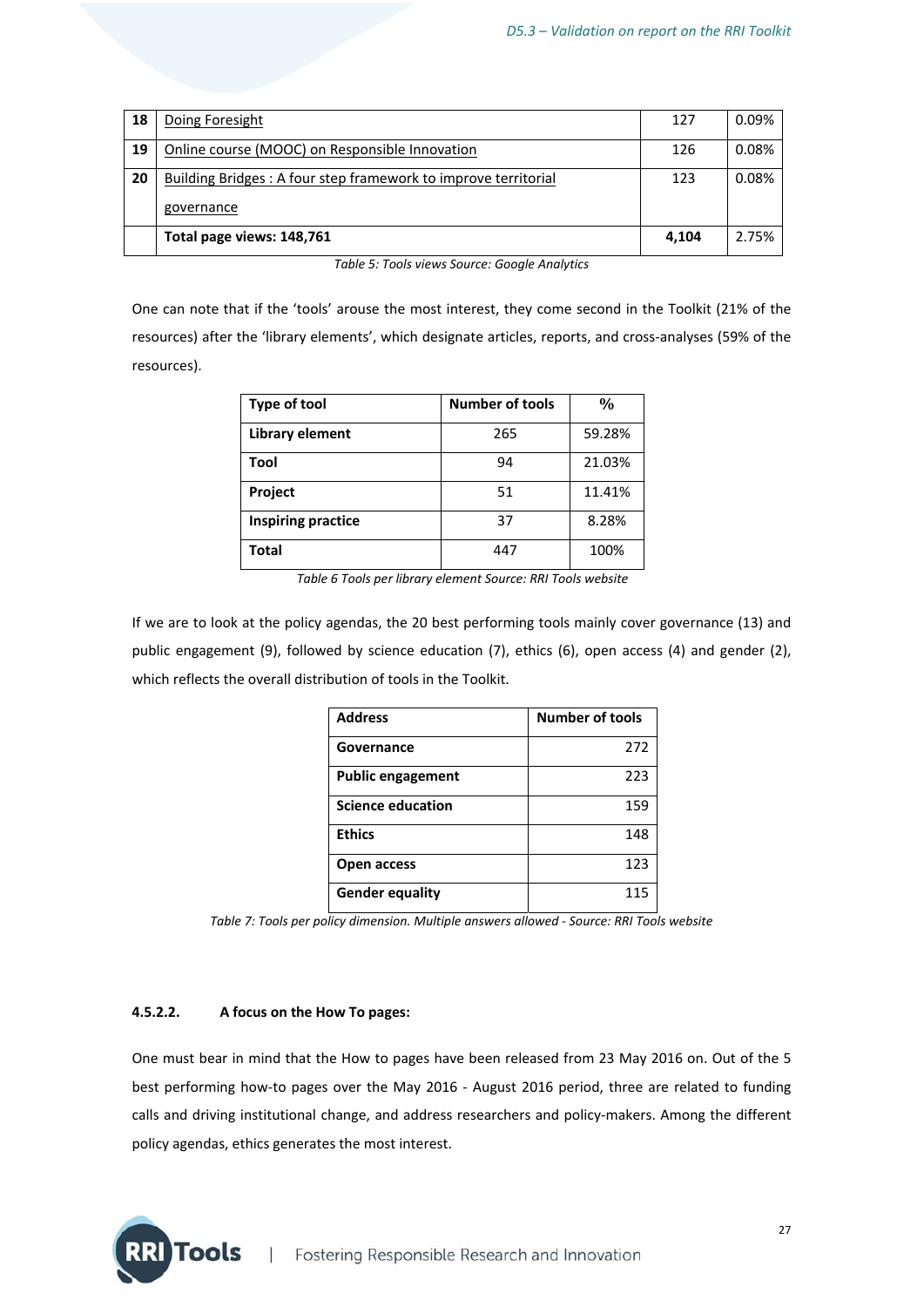|    | <b>Page Title</b>                                                 | <b>Page Views</b> | %     |
|----|-------------------------------------------------------------------|-------------------|-------|
| 1  | How to incorporate the RRI principles in a funding call           | 461               | 0.31% |
| 2  | How Tos on Ethics (general page)                                  | 459               | 0.31% |
| 3  | How to incorporate RRI in policy/funding institutions             | 419               | 0.28% |
| 4  | How to apply RRI (general page)                                   | 399               | 0.27% |
| 5  | How to incorporate RRI in higher education institutions           | 392               | 0.26% |
| 6  | How to co-create community-based participatory research           | 383               | 0.26% |
| 7  | How Tos on Gender Equality (general page)                         | 330               | 0.22% |
| 8  | How to design a RRI-oriented project proposal                     | 283               | 0.19% |
| 9  | How to set up collaboratively a research agenda                   | 283               | 0.19% |
| 10 | How Tos on Science Education (general page)                       | 267               | 0.18% |
| 11 | How Tos on Governance (general page)                              | 235               | 0.16% |
| 12 | How to do a business plan embedding the RRI principles            | 233               | 0.16% |
| 13 | How Tos on Open Access (general page)                             | 228               | 0.15% |
| 14 | How Tos on Public Engagement (general page)                       | 199               | 0.13% |
| 15 | How to embed RRI in citizen science                               | 194               | 0.13% |
| 16 | How to integrate RRI in secondary education                       | 178               | 0.12% |
| 17 | How to implement RRI at national level                            | 177               | 0.12% |
| 18 | How to incorporate RRI in science engagement organisations        | 160               | 0.11% |
|    | How to Introduce RRI at school through project- and inquiry-based |                   |       |
| 19 | learning in STEM                                                  | 142               | 0.10% |
|    | How to advocate your idea and set up a project proposal: Capacity |                   |       |
| 20 | building for CSOs                                                 | 117               | 0.07% |
|    | Total page views: 148,761                                         | 5,700             | 3.83% |

*Table 8: How Tos Page Views. Source: Google Analytics*

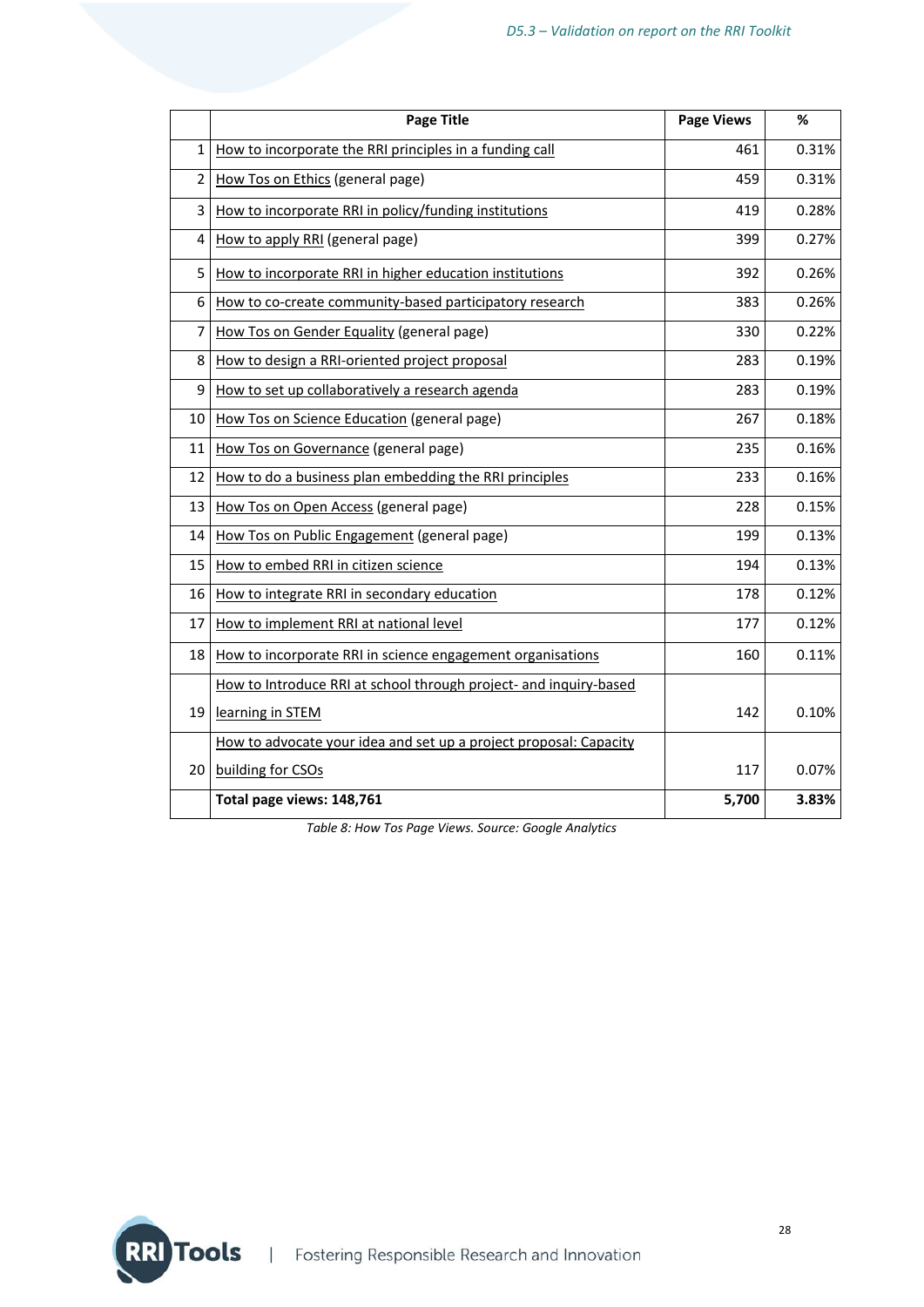#### **4.5.3. Who are the members of the RRI Tools community?**

The RRI Toolkit is publicly available to everyone. However, in order to be able to upload tools and contribute to the discussions on the forum, one must create an account, thus becoming a member of the RRI Tools community.

As of early September 2016, the RRI Tools community of users counts 742 members. These members declared themselves mostly as individuals (86%) rather than institutions (14%). A large number of them belong to research and education communities (two answers allowed), and have a predominant interest in science education and public engagement (multiple answers allowed).

| <b>Type</b>                                          | <b>Number of users</b> |
|------------------------------------------------------|------------------------|
| Individual                                           | 602                    |
| Institution                                          | 140                    |
| <b>Total</b>                                         | 742                    |
| Source: RRI Tools website                            |                        |
| Stakeholder group                                    | <b>Number of users</b> |
| Research community                                   | 436                    |
| <b>Education community</b>                           | 321                    |
| Civil society organizations                          | 180                    |
| <b>Business and industry</b>                         | 104                    |
| Policy makers                                        | 71                     |
| Two answers max. allowed - Source: RRI Tools website |                        |
| <b>Interests</b>                                     | <b>Number of users</b> |
| Science education                                    | 180                    |
| Public engagement                                    | 168                    |
| Open access                                          | 117                    |
| Ethics                                               | 113                    |
| Governance                                           | 106                    |
| Gender                                               | 94                     |
| Multiple answers allowed - Source: RRI Tools website |                        |

*Table 9: Types of Users and Interests:*

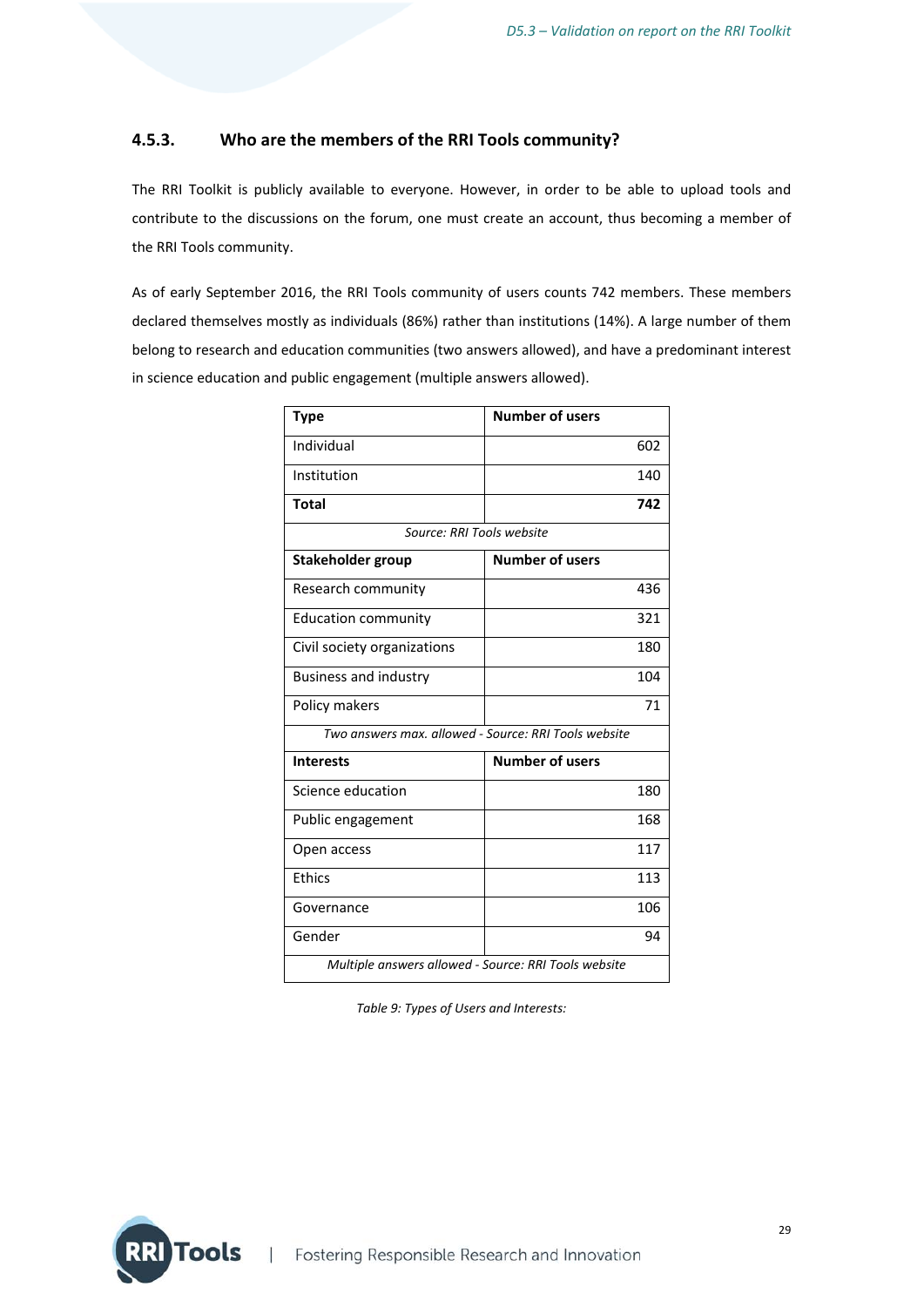The following data were envisaged to be collected but did not provide any results:

- Access and monitor members' actions and behaviours on the website
- Layout of the platform collection of comments
- Errors of listed tools
- Wish list of missing tools

## **5. Summary**

In general, the final revised RRI toolkit is very much appreciated and strengths and opportunities are prevailing. The look and feel is very professional and appealing. However, this output is the result of a development process that included several loops of qualitative and quantitative evaluation, synthesis and suggestions for improvements, change and revision.

The efforts of evaluating the tool kit were differently: while the qualitative feedback collection was highly effective, the quantitative data collection was insufficient to reveal reliable data. Still, these data were completing and validating the already gained picture, thus served well to emphasise the recommendations for improvements.

In sum the users see the toolkit, in its final version, as very relevant. It answers a real need.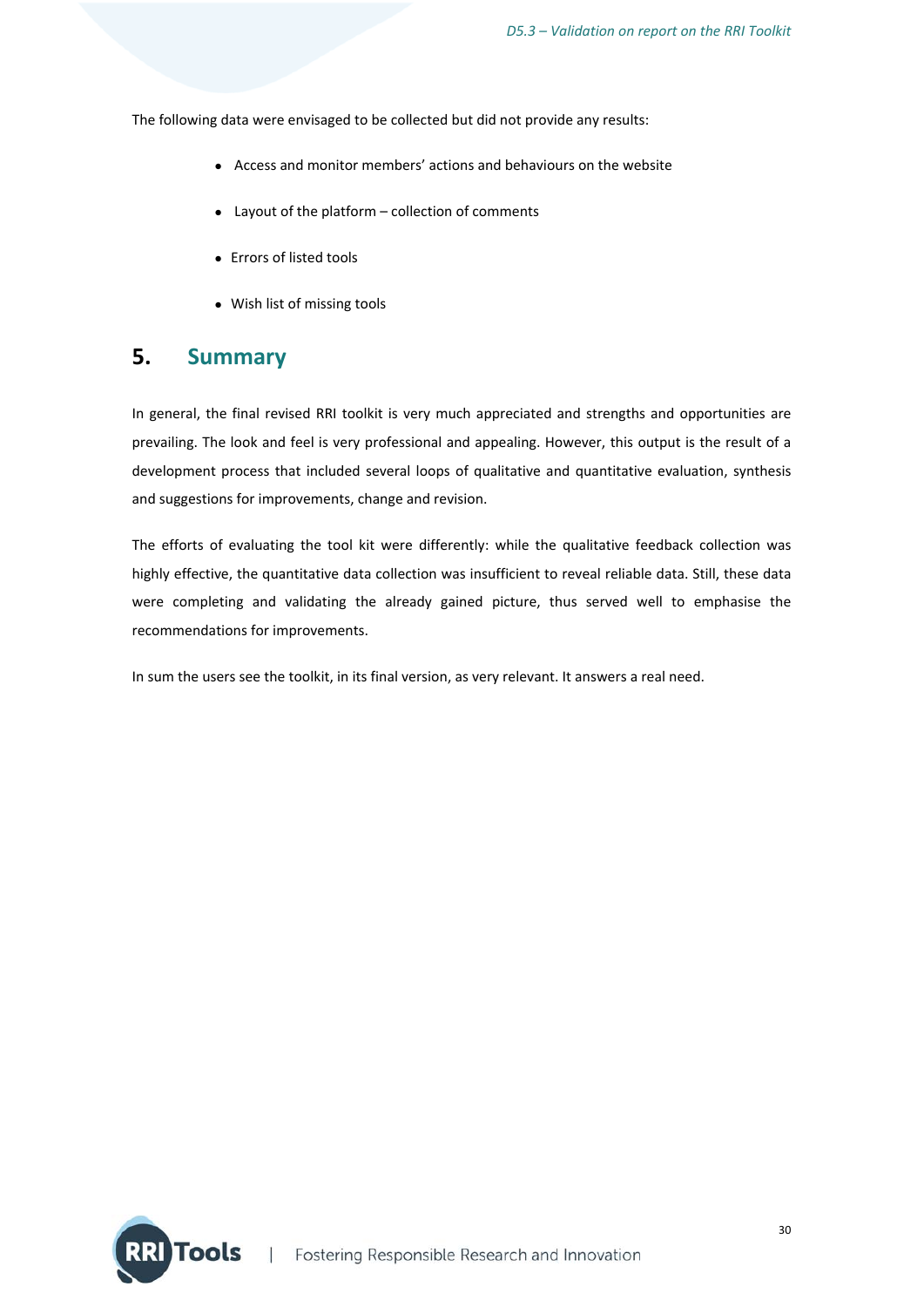## **6. Bibliography**

- D.García, E.Zuazua, B.Perat (2016). D3.2 The RRI Toolkit. http://www.rritools.eu/documents/10184/107098/RRITools\_D3.2‐TheRRIToolkit.pdf/178901f1‐6946‐4c28‐ bf1d‐a5e910006d82
- Nielsen, J. (1999). Designing Web Usability: The Practice of Simplicity. Thousand Oaks, CA, USA: New Riders Publishing, 1999.
- RRI Tools project: Brussels External Experts Meeting ‐ Feedback Report. Brussels, December 2015.
- Torres, R., Preskill, H., & Piontek, M. E. (2005).Evaluation strategies for communicating and reporting, enhancing learning in organizations. (Second ed.). Sage. Retrieved from http://www.sagepub.com/books/Book225545
- Wright, K. B. (2005). "Researching Internet-Based Populations: Advantages and Disadvantages of Online Survey Research, Online Questionnaire Authoring Software Packages, and Web Survey Services". *Journal of Computer‐Mediated Communication* 10, Nr. 3.

#### **6.1. Weblinks**

- RRI Tool Project: http://www.rri‐tools.eu/
- RRI Tool Blog: https://www.facebook.com/RRI.Tools.Project/?fref=ts